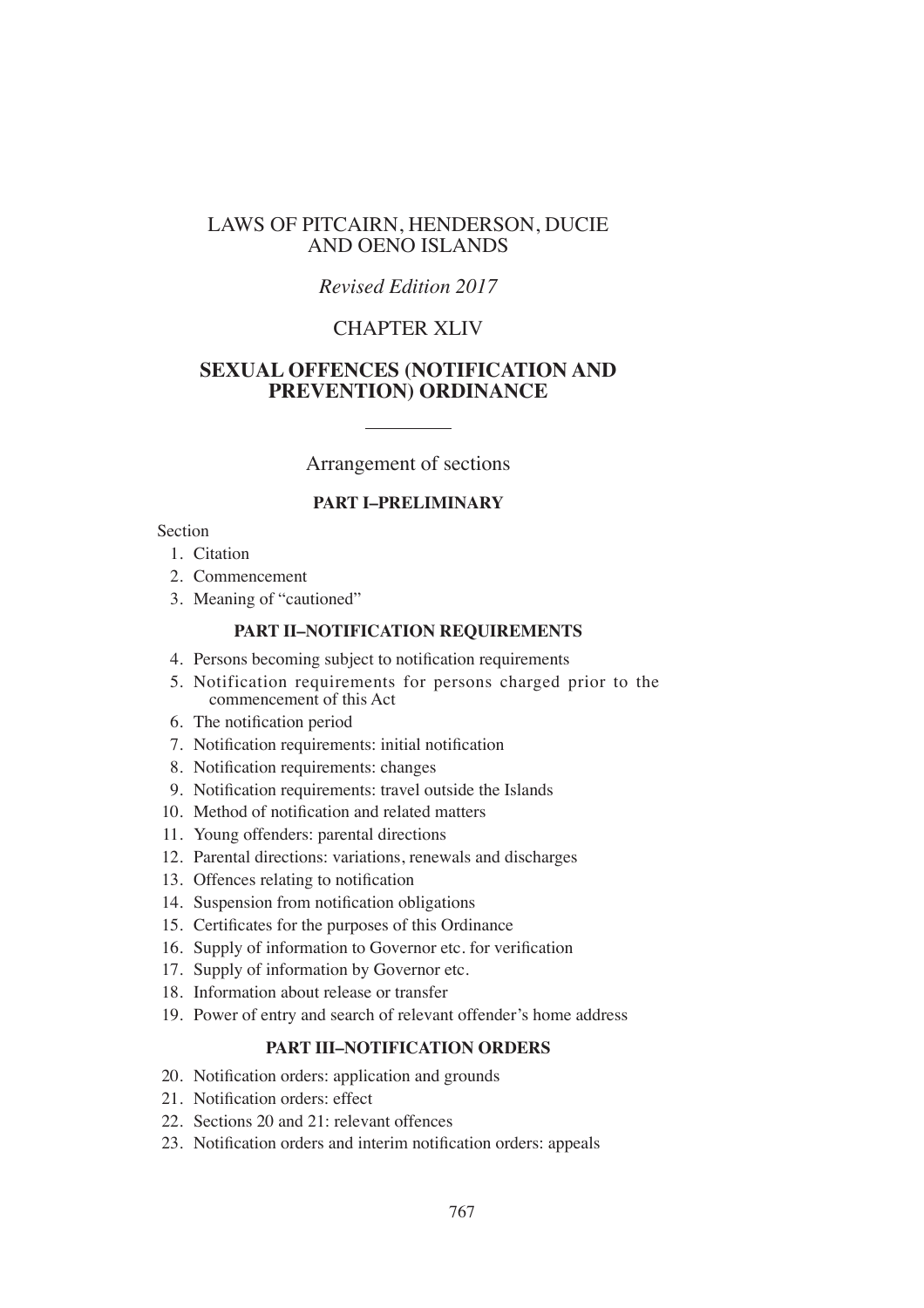#### **PART IV–SEXUAL OFFENCES PREVENTION ORDERS**

- 24. Sexual offences prevention orders: application and grounds
- 25. Section 24: supplemental
- 26. SOPOs: effect
- 27. SOPOs: variations, renewals and discharges
- 28. Interim SOPOs
- 29. SOPOs and interim SOPOs: appeals
- 30. Offence: breach of SOPO or interim SOPO

### **PART V–RISK OF SEXUAL HARM ORDERS**

- 31. Risk of sexual harm orders: applications, grounds and effect
- 32. Section 31: interpretation
- 33. RSHOs: variations, renewals and discharges
- 34. Interim RSHOs
- 35. RSHOs and interim RSHOs appeals
- 36. Offence: breach of RSHO or interim RSHO
- 37. Effect of conviction etc. of an offence under section 36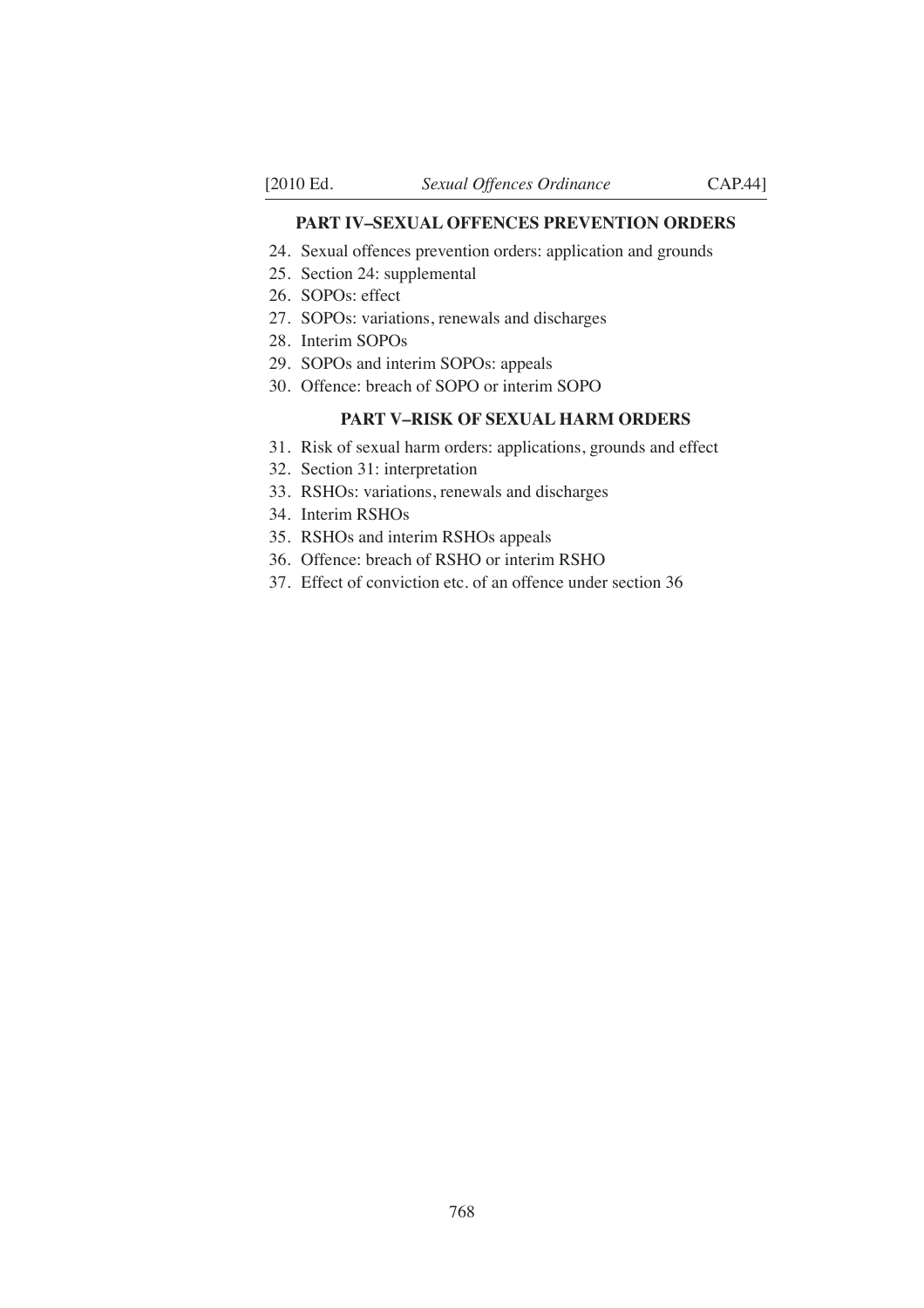[CAP.44 *Sexual Offences Ordinance* 2017 Ed.]

## **SEXUAL OFFENCES (NOTIFICATION AND PREVENTION) ORDINANCE 2010**

[18 June 2010]

# **PART I—PRELIMINARY**

**1.** This Ordinance shall be cited as the Sexual Offences (Notifcation and Prevention) Ordinance. Citation

**2.** This Ordinance shall come into force on the 28th day after it is published. Commencement

**3.**—(1) For the purposes of this Ordinance, "caution" means a caution, reprimand or warning given to a person by a police officer in relation to an offence, that—

- (a) is in writing;
- (b) forms part of that person's criminal record; and
- (c) contains the information described in subsection (2);

and "cautioned" is to be interpreted accordingly.

(2) The information referred to in subsection  $(1)$  is —

- (a) a clear and reliable admission of the offence by the person concerned;
- (b) full and clear details of the offence;
- (c) an explanation of the consequences of receiving a caution, reprimand or warning;
- (c) the signature of the person concerned; and
- (d) the signature of the police officer administering the caution.

### **PART II—NOTIFICATION REQUIREMENTS**

 $4.$ —(1) A person is subject to the notification requirements of this Part for the period set out in section 6 ("the notification" period") if—

- (a) he or she is convicted of an offence listed in Schedule 1;
- (b) he or she is found not guilty of such an offence by reason of insanity;
- (c) he or she is found to be under a disability and to have done the act charged against him or her in respect of such an offence; or

(d) he or she is cautioned in respect of such an offence.  $(2)$  A person for the time being subject to the notification requirements of this Ordinance is referred to in this Ordinance as a "relevant offender".

**5.**—(1) A person is, from the commencement of this Ordinance until the end of the notification period, subject to

Notifcation requirements for persons charged prior to the commencement of this Act

Persons becoming subject to notification requirements

Meaning of "cautioned"

Ordinances; 3 of 2010 1 of 2016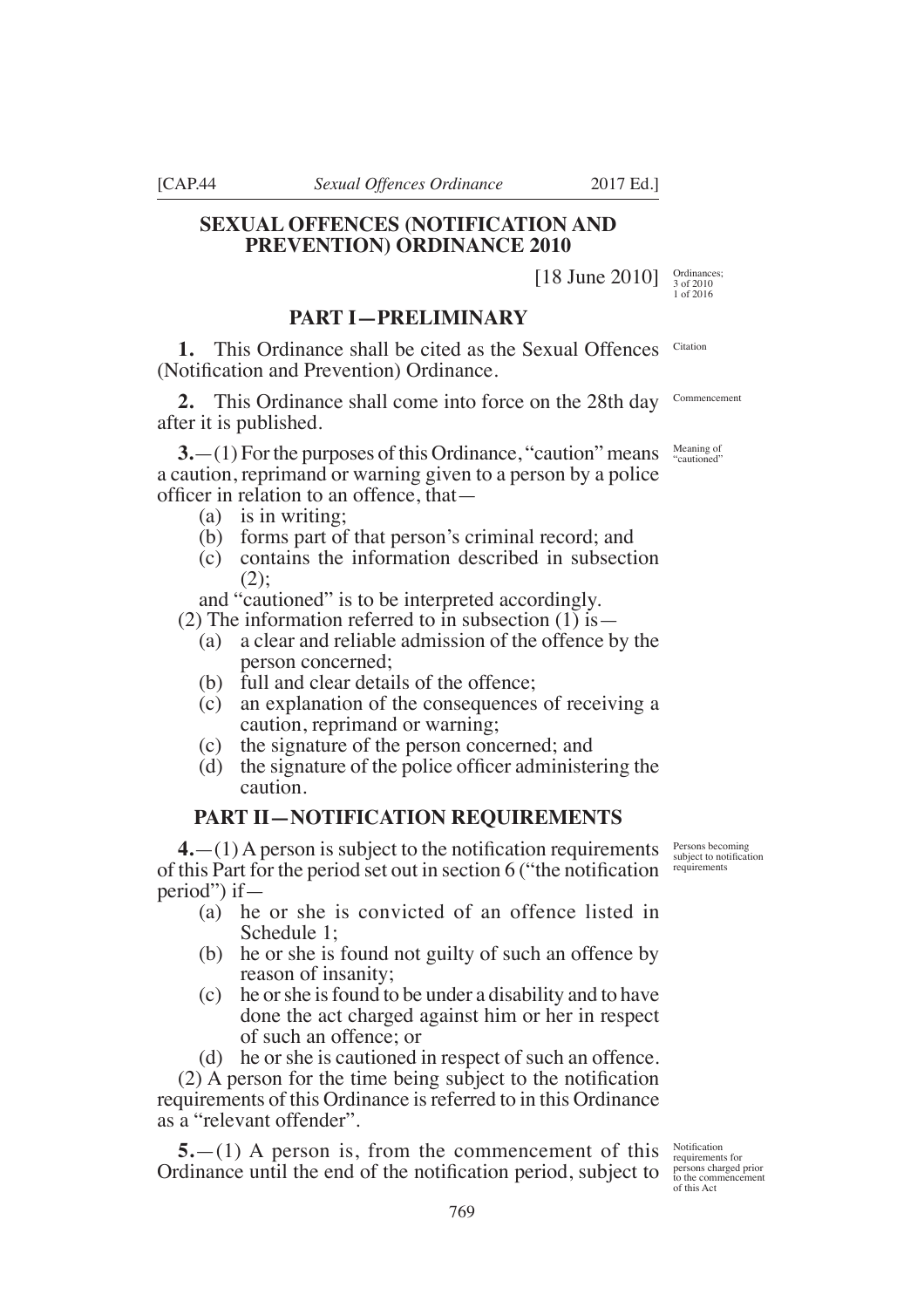the notification requirements of this Ordinance if, before the commencement of this Ordinance, he or she was convicted of an offence listed in Schedule 1.

 $(2)$  Subsection  $(1)$  does not apply if the notification period ended before the commencement of this Ordinance.

(3) Subsection (1) does not apply to a conviction before the day this Ordinance commences unless, at the beginning of that day, the person—

- (a) had not been dealt with in respect of the offence;
- (b) was serving a sentence of imprisonment or a term of service detention, or was subject to a community order, in respect of the offence;
- (c) was subject to supervision, having been released from prison after serving the whole or part of a sentence of imprisonment or a period of home detention in respect of the offence; or
- (d) was detained in a hospital or was subject to a guardianship order, following the conviction.

The notification period

 $6.$ — $(1)$  The notification period for a person within section 4(1) or 5(1) is the period in the second column of the following Table opposite the description that applies to him or her.

| TABLE                                                                                                                                                     |                                                             |  |
|-----------------------------------------------------------------------------------------------------------------------------------------------------------|-------------------------------------------------------------|--|
| <b>Description of relevant offender</b>                                                                                                                   | <b>Notification Period</b>                                  |  |
| A person who, in respect of the<br>offence, is or has been sentenced<br>to imprisonment for life or to<br>imprisonment for a term of 30 months<br>or more | An indefinite period<br>beginning with the relevant<br>date |  |
| A person who, in respect of the offence<br>or finding, is or has been admitted to a<br>hospital subject to a restriction order                            | An indefinite period<br>beginning with that date            |  |
| A person who, in respect of the<br>offence, is or has been sentenced to<br>imprisonment for a term of more than 6<br>months but less than 30 months       | 10 years beginning with<br>that date                        |  |
| A person who, in respect of the<br>offence, is or has been sentenced to<br>imprisonment for a term of 6 months<br>or less                                 | 7 years beginning with that<br>date                         |  |
| A person who, in respect of the offence<br>or finding, is or has been admitted to<br>a hospital without being subject to a<br>restriction order           | 7 years beginning with that<br>date                         |  |
| A person within section $4(1)(d)$                                                                                                                         | 2 years beginning with that<br>date                         |  |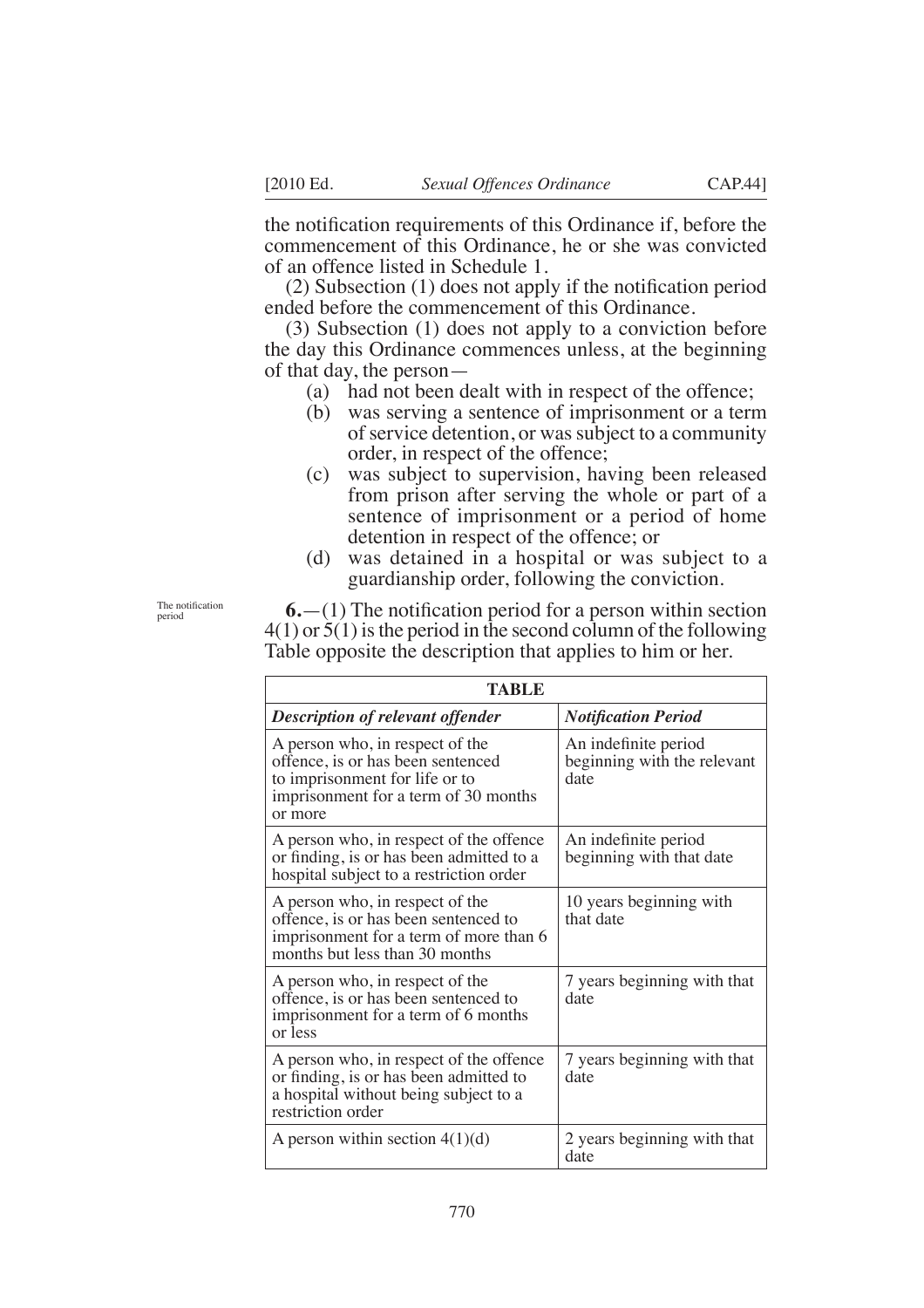| A person who has been ordered to come The period specified in the<br>up for sentence in respect of the offence order<br>if called upon |                            |
|----------------------------------------------------------------------------------------------------------------------------------------|----------------------------|
| A person of any other description                                                                                                      | 5 years beginning with the |

(2) Where a person is under 18 on the relevant date, subsection (1) has effect as if for any reference to a period of 10 years, 7 years, 5 years or 2 years there were substituted a reference to one-half of that period.

relevant date

(3) Subsection (4) applies where a relevant offender within section  $4(1)(a)$  or  $5(1)$  is or has been sentenced, in respect of two or more offences listed in Schedule 1—

- (a) to consecutive terms of imprisonment; or
- (b) to terms of imprisonment which are partly concurrent.

(4) Where this subsection applies, subsection (1) has effect as if the relevant offender were or had been sentenced, in respect of each of the offences, to a term of imprisonment which—

- (a) in the case of consecutive terms, is equal to the aggregate of those terms;
- (b) in the case of partly concurrent terms (X and Y, which overlap for a period  $Z$ ), is equal to  $X$  plus  $Y$ minus Z.

 $(5)$  Where a relevant offender the subject of a finding within section  $4(1)(c)$  is subsequently tried for the offence, the notification period relating to the finding ends at the conclusion of the trial.

(6) In this Part, "relevant date" means—

- (a) in the case of a person within section  $4(1)(a)$  or  $5(1)$ , the date of the conviction;
- (b) in the case of a person within section  $4(1)(b)$  or (c), the date of the finding; and
- (c) in the case of a person within section  $4(1)(d)$ , the date of the caution.

[(7) In this section, a reference to a sentence of imprisonment includes a sentence of home detention.]

### **(Inserted by Ordinance No. 1 of 2016)**

**7.**  $-$ (1) A relevant offender must, within the period of  $\frac{\text{Notification}}{\text{requirement}}$ 3 days beginning with the relevant date (or, if later, the commencement of this Ordinance), notify to the police the information set out in subsection (2).

requirements: initial notifcation

(2) The information is—

- (a) the relevant offender's date of birth;
- (b) his or her name on the relevant date and, where he or she used one or more other names on that date,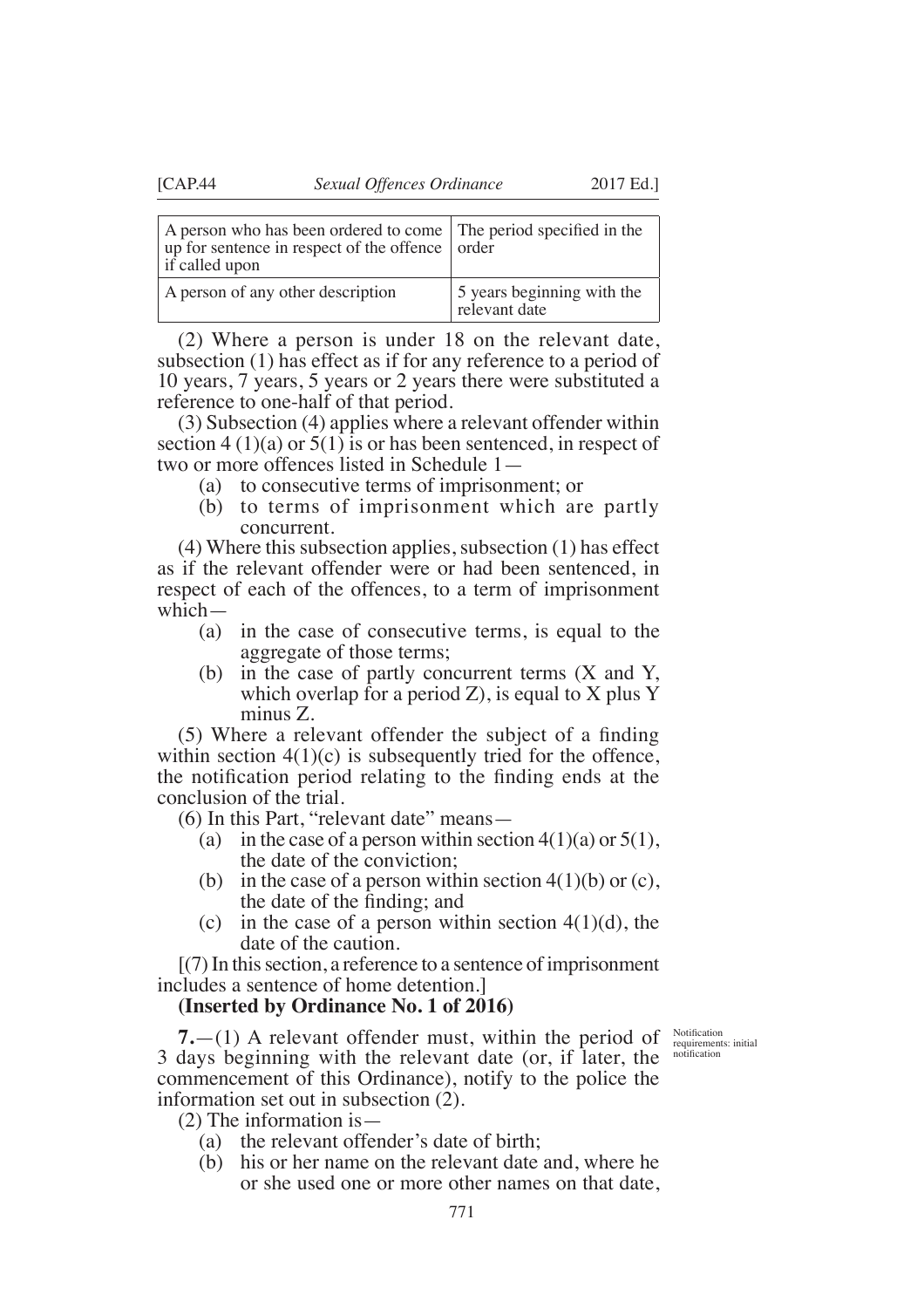each of those names;

- (c) his or her home address on the relevant date;
- (d) his or her name on the date on which notification is given and, where he or she uses one or more other names on that date, each of those names;
- (e) his or her home address on the date on which notification is given;
- (f) the address of any other premises in the Islands at which, at the time the notification is given, he or she regularly resides or stays;

(g) any prescribed information.

(3) In subsection  $(2)(g)$  "prescribed" means prescribed by regulations made by the Governor.

(4) When determining the period for the purpose of subsection (1), there is to be disregarded any time when the relevant offender is—

- (a) remanded in or committed to custody by an order of a court;
- (b) serving a sentence of imprisonment;
- (c) detained in a hospital; or
- (d) outside the Islands.

(5) In this Ordinance, "home address" means, in relation to any person—

- (a) the address of his or her sole or main residence in the Islands, or
- (b) where he or she has no such residence, the address or location of a place in the Islands where he or she can regularly be found and, if there is more than one such place, such one of those places as the person may select.

Notifcation requirements: changes

**8.**—(1) A relevant offender must, within the period of 3 days beginning with—

- (a) his or her using a name which has not been notified to the police under section 7(1) or this subsection,
- (b) any change of his or her home address,
- (c) his or her having resided or stayed, for a qualifying period, at any premises in the Islands the address of which has not been notified to the police under section 7(1) or this subsection,
- (d) any prescribed change of circumstances, or
- (e) his or her release from custody pursuant to an order of a court or from imprisonment[, home detention,] or detention in a hospital,

notify to the police that name, the new home address, the address of those premises, the prescribed details or (as the case may be) the fact that he or she has been released.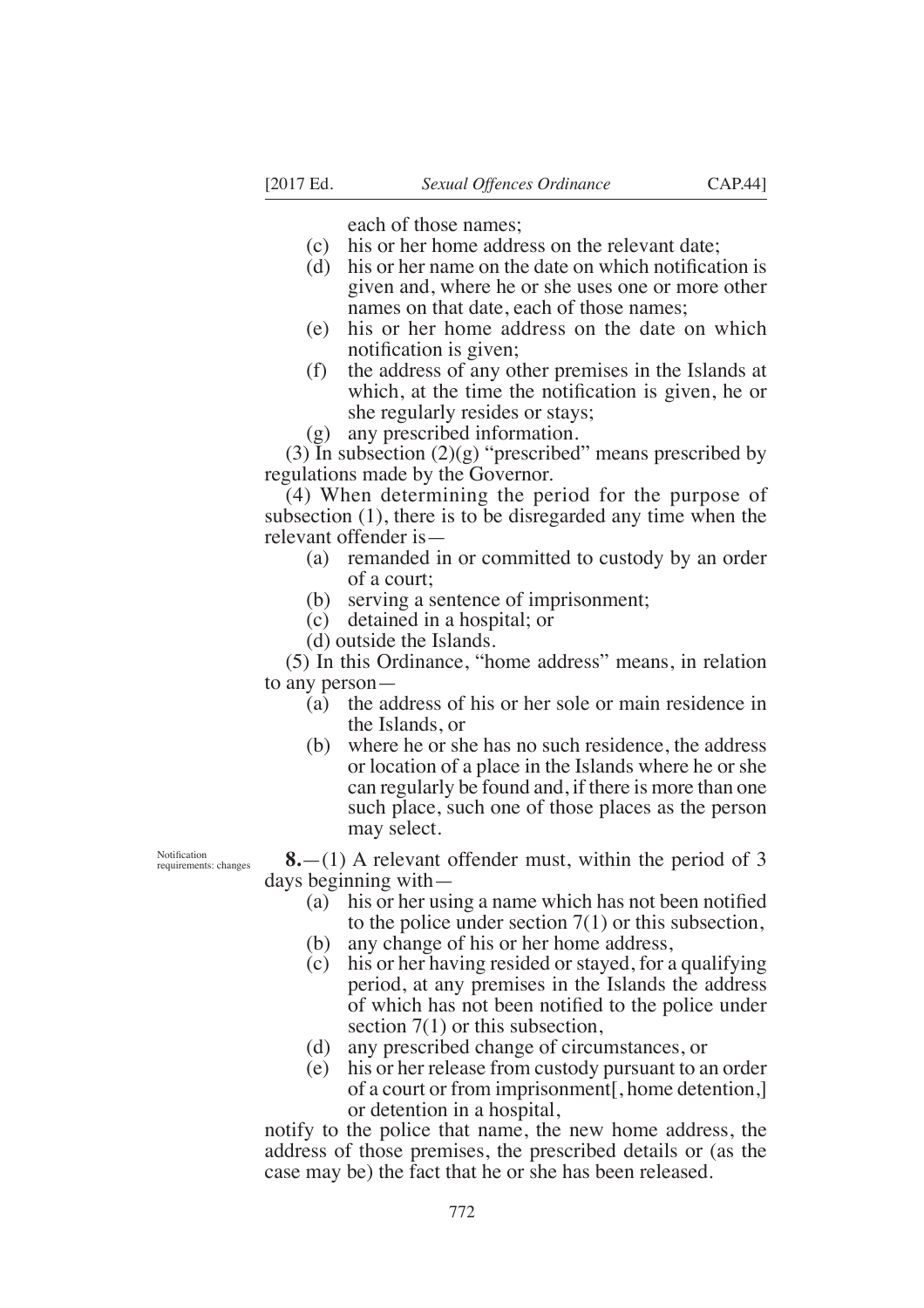- (2) In this section—
	- (a) "prescribed change of circumstances" means any change—
		- (i) occurring in relation to any matter in respect of which information is required to be notified by virtue of section  $7(2)(g)$ , and
		- (ii) of a description prescribed by regulations made by the Governor;
	- (b) "the prescribed details", in relation to a prescribed change of circumstances, means such details of the change as may be so prescribed.
- $(3)$  In this section, "qualifying period" means—
	- (a) a period of 7 days, or
	- (b) two or more periods, in any period of 12 months, which taken together amount to 7 days.

**9.**—(1) A relevant offender who leaves the Islands—

- (a) must, before he or she leaves, give a notification under subsection (2); and
- (b) if he or she subsequently returns to the Islands, must give a notification under subsection  $(4)$ .

 $(2)$  A notification under this subsection must be given as soon as reasonably practicable but not less than 24 hours before the date that the relevant offender intends to leave the Islands and must disclose—

- (a) the date on which the offender will leave the Islands;
- (b) the country (or, if there is more than one, the first country) to which he or she will travel and the point of arrival in that country;
- (c) where he or she intends to travel to more than one country outside the Island, the intended point of arrival in each such additional country;
- (d) the identity of any carrier or carriers he or she intends to use for the purposes of departure from and return to the Islands and of travelling to any other point of arrival;
- (e) details of accommodation arrangements for his or her first night outside the Islands;
- (f) in a case in which he or she intends to return to the Islands on a particular date, that date; and

(3) Where—

- (a) a relevant offender has given a notification under subsection (2), and
- (b) at any time prior to his or her intended departure from the Islands, the information disclosed in that notification becomes inaccurate or incomplete as a statement of all the information mentioned in that

**Notification** requirements: travel outside the Islands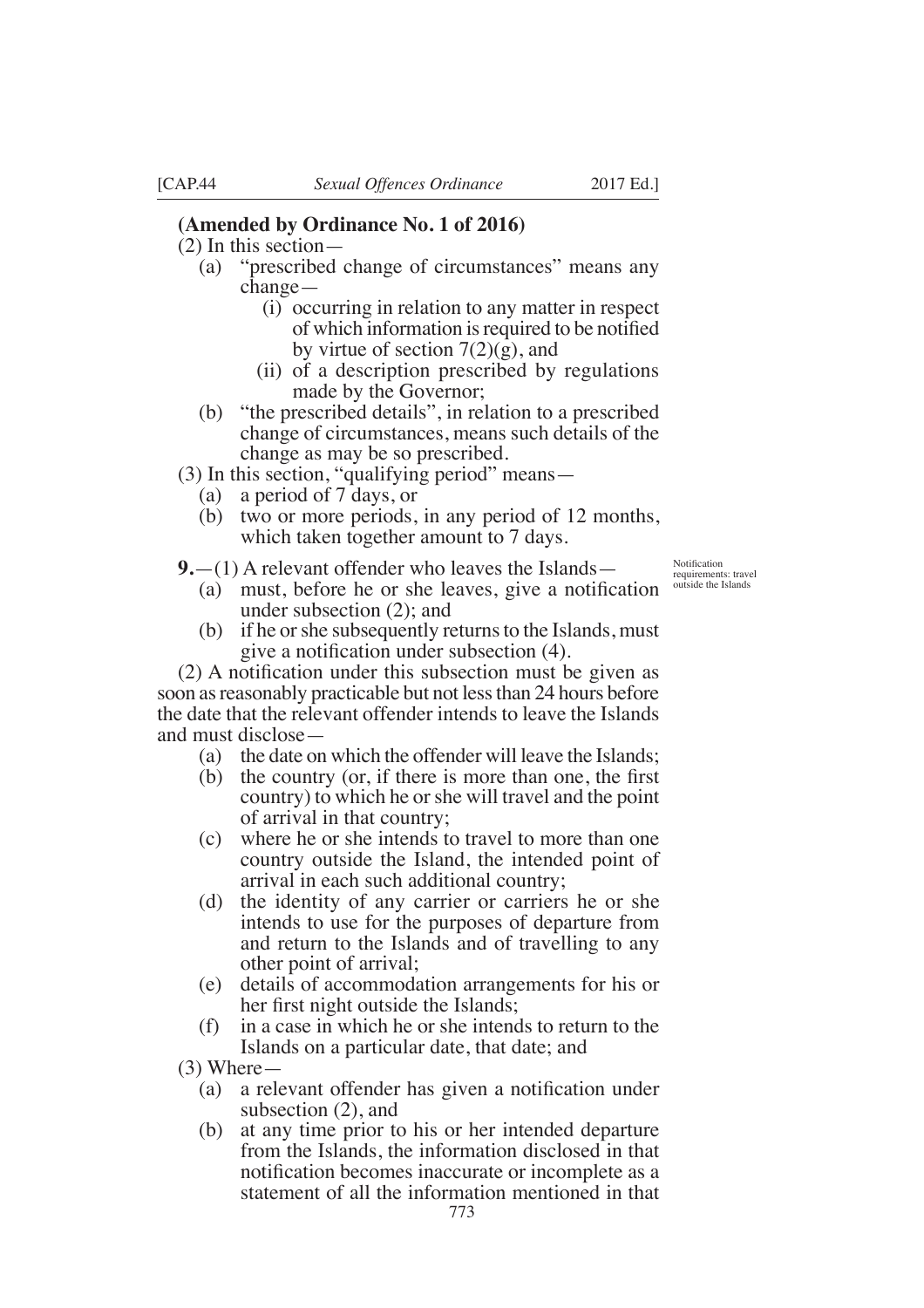subsection which he or she currently holds.

the relevant offender must give a further notification under this section.

 $(4)$  A notification under this subsection must be given within 3 days of a relevant offender's return to the Islands and must disclose the date of the relevant offender's return to the Islands.

Method of notification and related matters

 $10$ .—(1) A person gives a notification under this Ordinance  $by-$ 

- (a) attending at the police station, or
- (b) giving an oral notification to any police officer, or to any person authorised for the purpose by the officer in charge of the station.

 $(2)$  Any notification under this section must be acknowledged; and an acknowledgment under this subsection must be in writing, and in such form as the Governor may direct.

Young offenders: parental directions

 $11.$ —(1) Where a person within the first column of the following Table ("the young offender") is under 18 when he or she is before the court referred to in the second column of the Table opposite the description that applies to him or her, that court may direct that subsection (2) applies in respect of an individual ("the parent") having parental responsibility for the young offender.

| TABLE                                                                                                                                                                  |                                                                                    |
|------------------------------------------------------------------------------------------------------------------------------------------------------------------------|------------------------------------------------------------------------------------|
| <b>Description of person</b>                                                                                                                                           | Court which may make the<br>direction                                              |
| A relevant offender within section $4(1)$<br>(a) to (c) or $5(1)(a)$ to (c)                                                                                            | The court which deals with<br>the offender in respect of the<br>offence or finding |
| A relevant offender within section 38(1)<br>$(a)$ to $(c)$                                                                                                             | The court which deals with<br>the offender in respect of the<br>offence or finding |
| A person who is the subject of a<br>notification order, interim notification<br>order, sexual offences prevention order or<br>interim sexual offences prevention order | The court which makes the<br>order                                                 |
| A relevant offender who is the defendant<br>to an application under subsection $(4)$                                                                                   | The court which hears the<br>application                                           |

(2) Where this subsection applies—

- (a) the obligations that would (apart from this subsection) be imposed by this Ordinance on the young offender are to be treated instead as obligations on the parent, and
- (b) the parent must ensure that the young offender attends at the police station with him, when a notification is being given.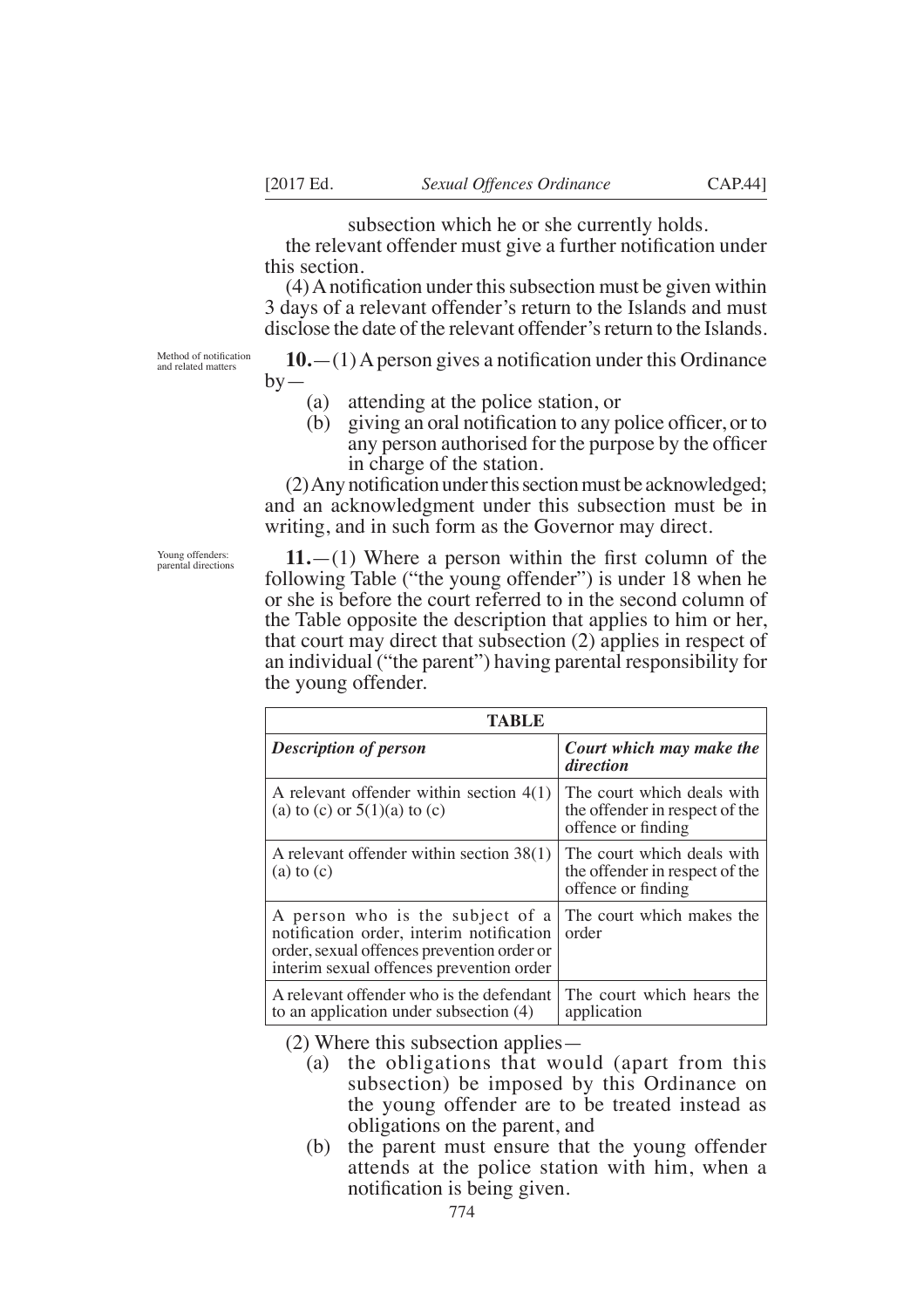(3) A direction under subsection (1) takes immediate effect and applies—

- (a) until the young offender attains the age of 18 ; or
- (b) for such shorter period as the court may, at the time the direction is given, direct.

 $(4)$  A police officer may, by complaint to the Magistrate's Court, apply for a direction under subsection (1) in respect of a relevant offender ("the defendant") who the officer believes is under 18.

**12.**—(1) A person within subsection (2) may apply to the Magistrate's Court for an order varying, renewing or discharging a direction under section 11(1).

(2) The persons are—

- (a) the young offender;
- (b) the parent;
- (c) a police officer.

(3) On the application the court, after hearing the person making the application and (if they wish to be heard) the other persons mentioned in subsection (2), may make any order, varying, renewing or discharging the direction, that the court considers appropriate.

**13.**—(1) Subject to section 14, a person commits an offence  $\frac{\text{Offences relating to}}{\text{notification}}$ if he or she—

- (a) fails, without reasonable excuse, to comply with section 7(1), 8(1), 9(1) or  $11(2)(b)$ ; or
- $(b)$  notifies to the police, in purported compliance with section 7(1),  $8(1)$  or 9(1), any information which he or she knows to be false.

(2) A person guilty of an offence under this section is liable to imprisonment for a term not exceeding 6 months or a fine not exceeding \$500 or both.

(3) A person commits an offence under paragraph (a) of subsection  $(1)$  on the day on which he or she first fails, without reasonable excuse, to comply with section  $7(1)$ ,  $8(1)$ or 9(1), and continues to commit it throughout any period during which the failure continues; but a person must not be prosecuted under subsection (1) more than once in respect of the same failure.

**14.**—(1) A relevant offender to whom subsection (2) applies may apply to the Supreme Court for an order suspending his or her obligation to comply with any notification requirements under this Ordinance.

(2) This subsection applies to a relevant offender if—

(a) a period of 15 years has passed (ignoring any period during which the relevant offender was

Suspension<br>from notification<br>obligations

variations, renewals and discharges

Parental directions: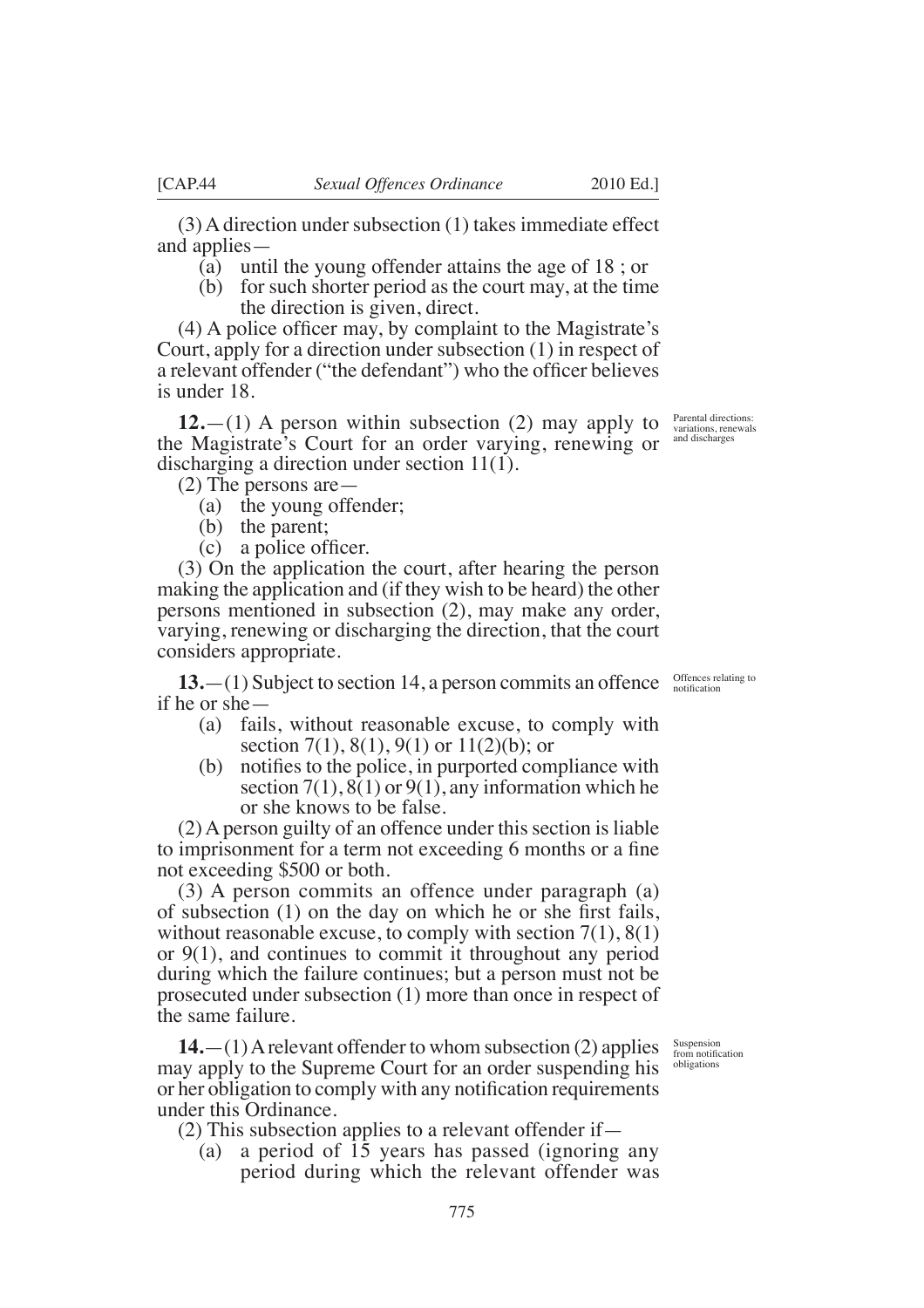serving a sentence of imprisonment, remanded in or committed to custody by an order of a court, or detained in a hospital) since the relevant date;

- (b) he or she did not become the subject of a life-long reporting period under a corresponding Act whilst in a foreign jurisdiction before becoming the subject of such a period in the Islands; and
- (c) he or she is not on parole in respect of a relevant offence.

(3) In this section "relevant date" has meaning given by section  $6(6)$ .

(4) On an application made under subsection (1), the Supreme Court may make an order suspending the relevant offender's obligation to comply with his or her notification requirements under this Part, provided that—

- (a) the Court is satisfied that the relevant offender does not pose a risk to the sexual safety of one or more persons or of the community; and
- (b) in deciding whether to make the order, the Court takes into account—
	- (i) the seriousness of the relevant offence
	- (ii) the period of time since the relevant offence was committed
	- (iii) the age of relevant offender, the age of the victims of that offence, and the difference in age between the relevant offender and the victims of that offence, as at the time the relevant offence was committed;
	- (iv) the relevant offender's present age;
	- (v) the relevant offender's total criminal record;
	- (vi) any other matter the Court considers appropriate.

 $(5)$  A police officer is to be a party to any proceedings under this section. The police officer may make submissions in opposition to, or in support of, the making of an order under this section.

(6) The Court may not award costs in respect of proceedings under this section.

(7) An applicant in respect of whom the Court refuses to make an order under this section is not entitled to make a further application under subsection (1) until 5 years have elapsed from the date of the refusal, unless the Court orders otherwise at the time of the refusal.

(8) An order made under this section ceases to have effect if, at any time after the making of the order, the relevant offender again becomes subject to notification requirements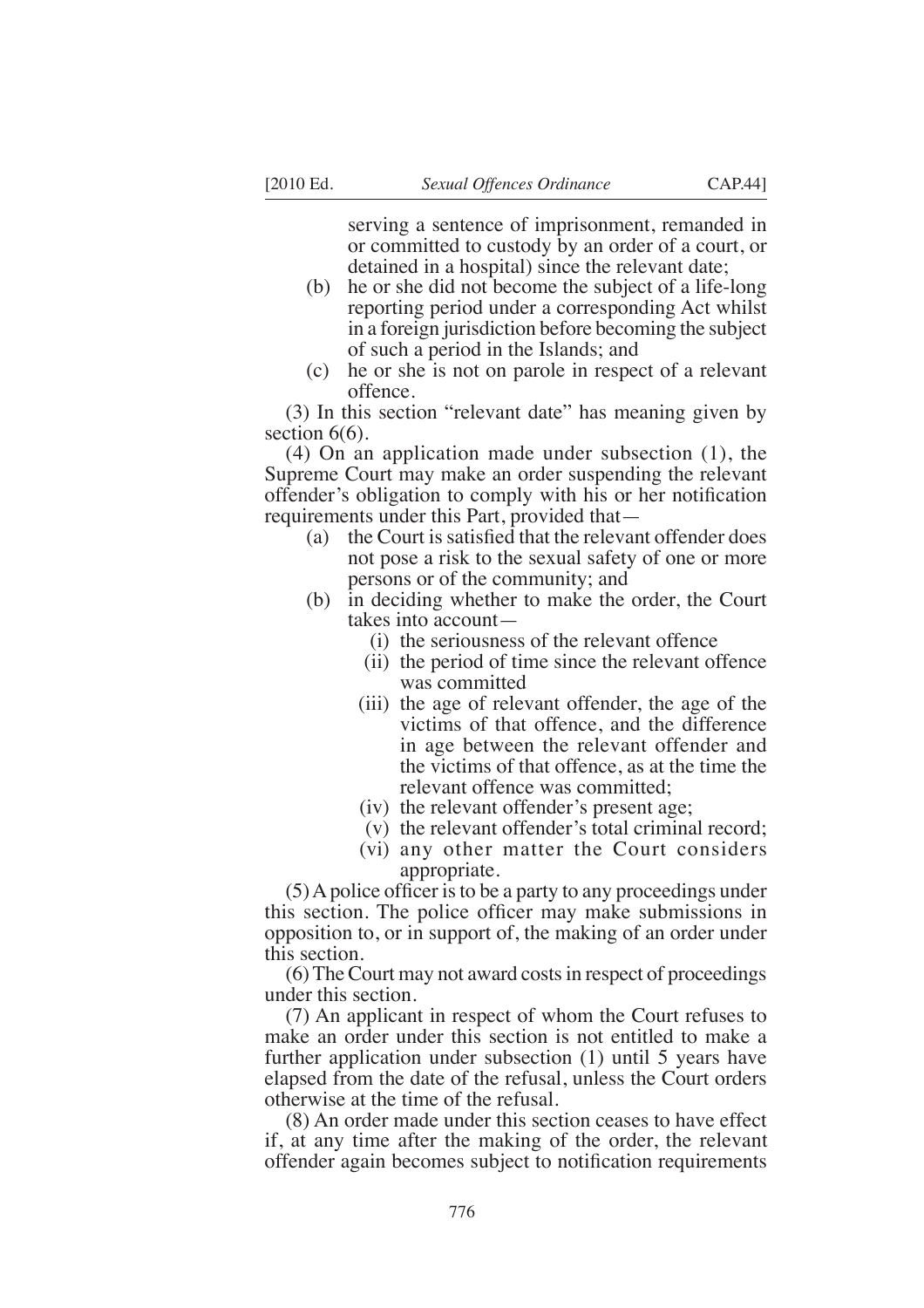under section 4(1).

**15.**—(1) Subsection (2) applies where on any date a person  $is-$ 

- (a) convicted of an offence listed in Schedule 1;
- (b) found not guilty of such an offence by reason of insanity; or
- (c) found to be under a disability and to have done the act charged against him or her in respect of such an offence.

(2) If the court by or before which the person is so convicted or found—

(a) states in open court—

- (i) that on that date he or she has been convicted, found not guilty by reason of insanity or found to be under a disability and to have done the act charged against him or her, and
- (ii) that the offence in question is an offence listed in Schedule 1, and
- (b) certifies those facts, whether at the time or subsequently,

the certificate is, for the purposes of this Part, evidence of those facts.

(3) Subsection (4) applies where on any date a person is cautioned in respect of an offence listed in Schedule 1.

 $(4)$  If the police officer—

- (a) informs the person that he or she has been cautioned on that date and that the offence in question is an offence listed in Schedule 1, and
- (b) certifies those facts, whether at the time or subsequently, in writing sworn or affirmed before a Registrar of the Supreme Court,

the certificate is, for the purposes of this Part, evidence of those facts.

 $16.$ —(1) This section applies to information notified to the police under section 7 or 8.

Supply of information to Governor etc. for verifcation

 $(2)$  A police officer may, for the purposes of the prevention, detection, investigation or prosecution of offences under this Part, supply information to which this section applies to—

- (a) the Governor,
- (b) a person providing services to the Governor in connection with a relevant function, for use for the purpose of verifying the information.

(3) In relation to information supplied under subsection (2) to any person, the reference to verifying the information is a reference to—

&ertifcates for purposes of this Ordinance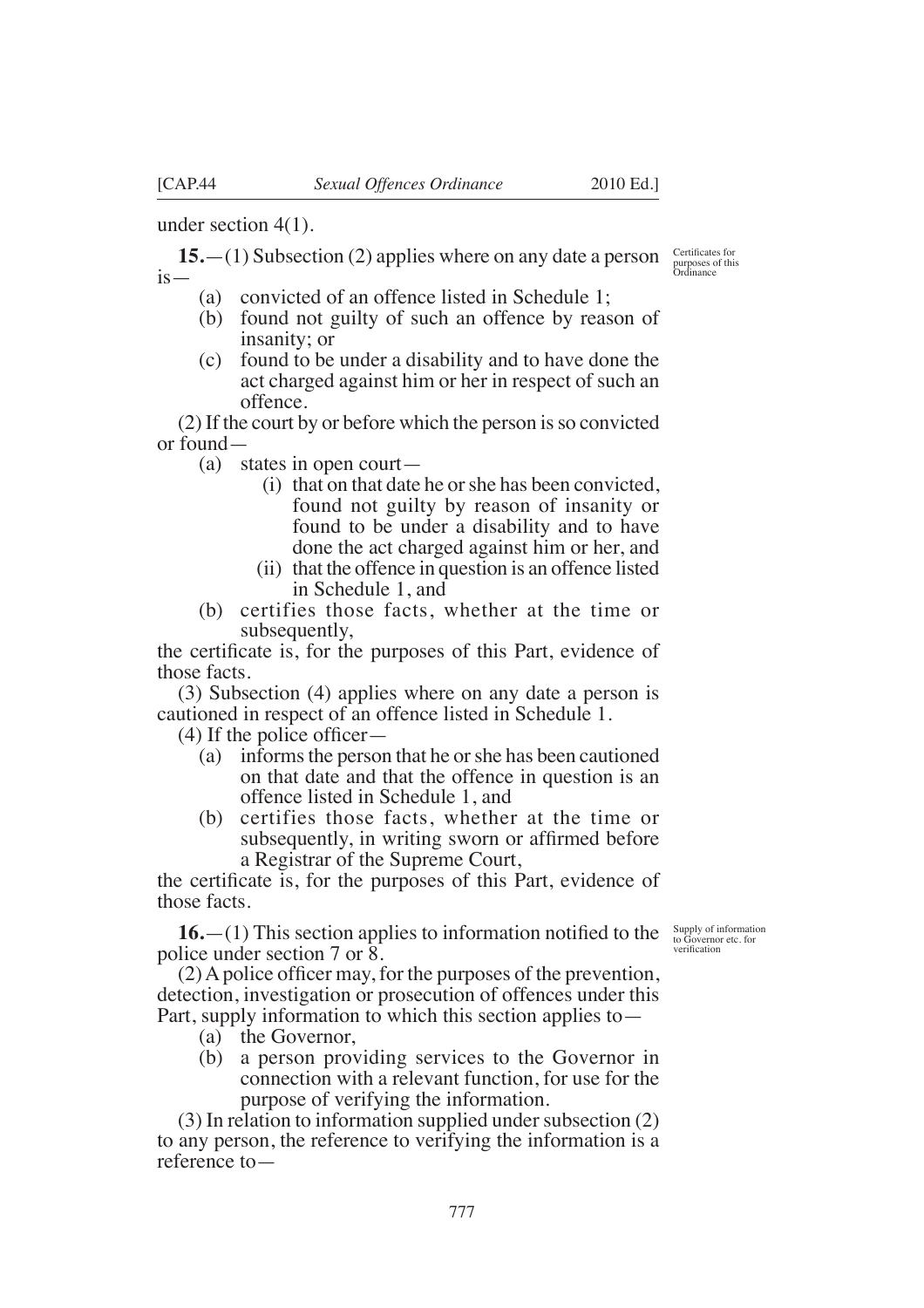- (a) checking its accuracy by comparing it with information held—
	- (i) where the person is the Governor, by him or her in connection with the exercise of a relevant function, or
	- (ii) where the person is within subsection (2) (b), by that person in connection with the provision of services referred to there, and
- (b) compiling a report of that comparison.

(4) The supply of information under this section is to be taken not to breach any restriction on the disclosure of information (however arising or imposed).

(5) This section does not affect any power existing apart from this section to supply information.

(6) In this section—

"relevant function" means—

- (a) a function relating to social security, child support, employment or training,
- (b) a function relating to passports.

**17.**—(1) A report compiled under section 16 may be supplied by—

- (a) the Governor, or
- (b) a person within section  $16(2)(b)$ ,

to a police officer.

(2) Such a report may contain any information held—

- (a) by the Governor, in connection with the exercise of a relevant function, or
- (b) by a person within section  $16(2)(b)$  in connection with the provision of services referred to there.

(3) Where such a report contains information within subsection (2), the police officer to whom it is supplied  $-$ 

- (a) may retain the information, whether or not used for the purposes of the prevention, detection, investigation or prosecution of an offence under this Ordinance, and
- (b) may use the information for any purpose related to the prevention, detection, investigation or prosecution of offences (whether or not under this Ordinance), but for no other purpose.

(4) Subsections (4) to (6) of section 16 apply in relation to this section as they apply in relation to section 17.

**18.**—(1) This section applies to a relevant offender who is serving a sentence of imprisonment or is detained in a hospital.

(2) The Superintendent of Her Majesty's Prison Pitcairn must give notice to a Police officer of any occasion when an

Information about release or transfer

Supply of information by Governor etc.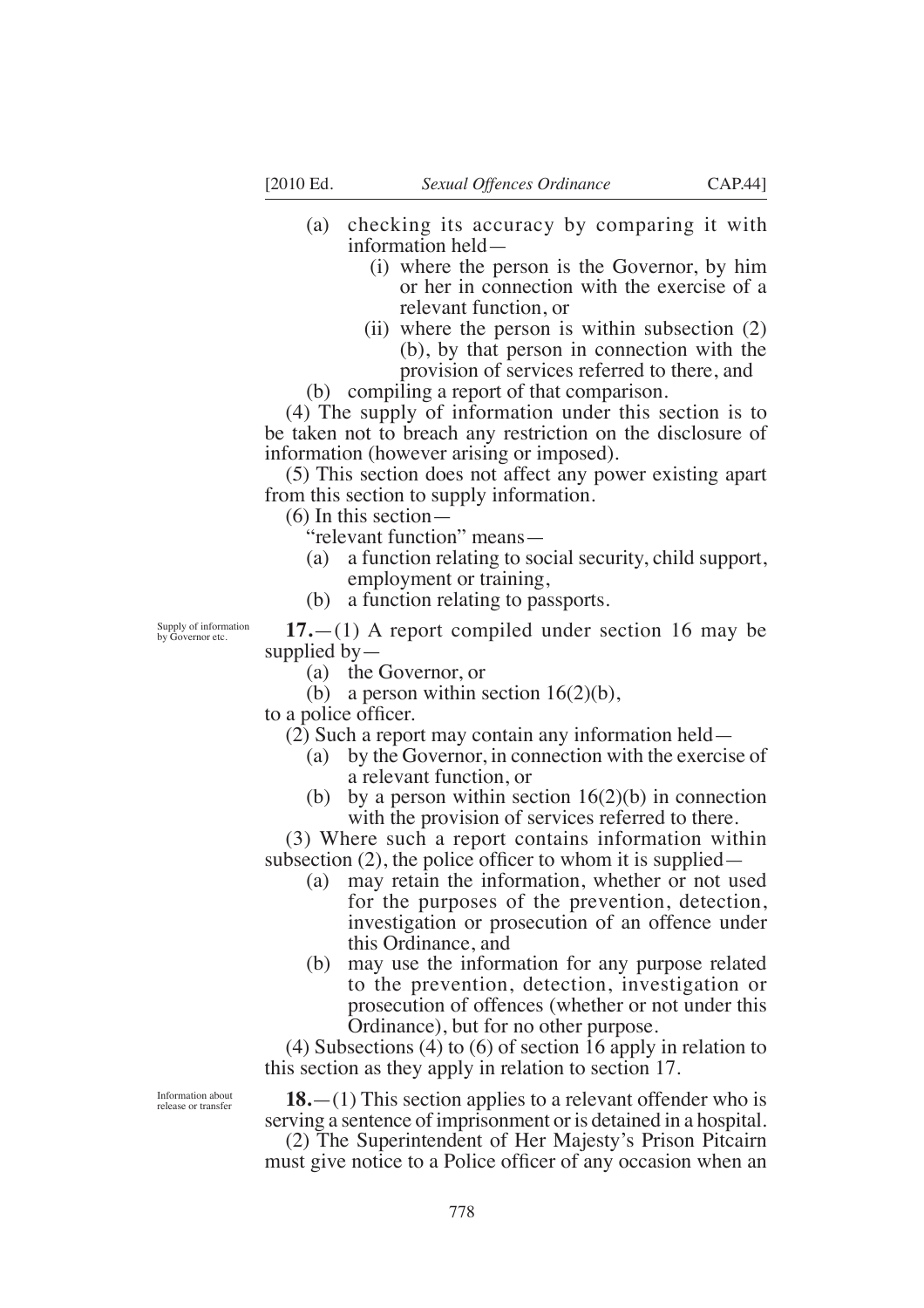offender is released or a different person becomes responsible for the offender.

(3) The regulations may make provision for determining who is to be treated for the purposes of this section as responsible for an offender.

**19.**—(1) If on an application made by a police officer a Magistrate is satisfied that the requirements in subsection  $(2)$ are met in relation to any premises, the Magistrate may issue a warrant authorising a police officer—

Power of entry and search of relevant offender's home address

- (a) to enter the premises for the purpose of assessing the risks posed by the relevant offender to which the warrant relates; and
- (b) to search the premises for that purpose.

(2) The requirements are—

- (a) that the address of each set of premises specified in the application is an address falling within subsection (3);
- (b) that the relevant offender is not one to whom subsection (4) applies;
- (c) that it is necessary for a police officer to enter and search the premises for the purpose mentioned in subsection  $(1)(a)$ ; and
- (d) that on at least two occasions a police officer has sought entry to the premises in order to search them for that purpose and has been unable to obtain entry for that purpose.

(3) An address falls within this subsection if—

- (a) it is the address which was last notified in accordance with this Part by a relevant offender to the police as his or her home address; or
- (b) there are reasonable grounds to believe that a relevant offender resides there or may regularly be found there.

(4) This subsection applies to a relevant offender if he or she is—

- (a) remanded in or committed to custody by order of a court;
- (b) serving a sentence of imprisonment;
- (c) detained in a hospital; or
- (d) outside the Islands.

(5) A warrant issued under this section must specify the one or more sets of premises to which it relates.

 $(6)$  The warrant may authorise the police officer executing it to use reasonable force if necessary to enter and search the premises.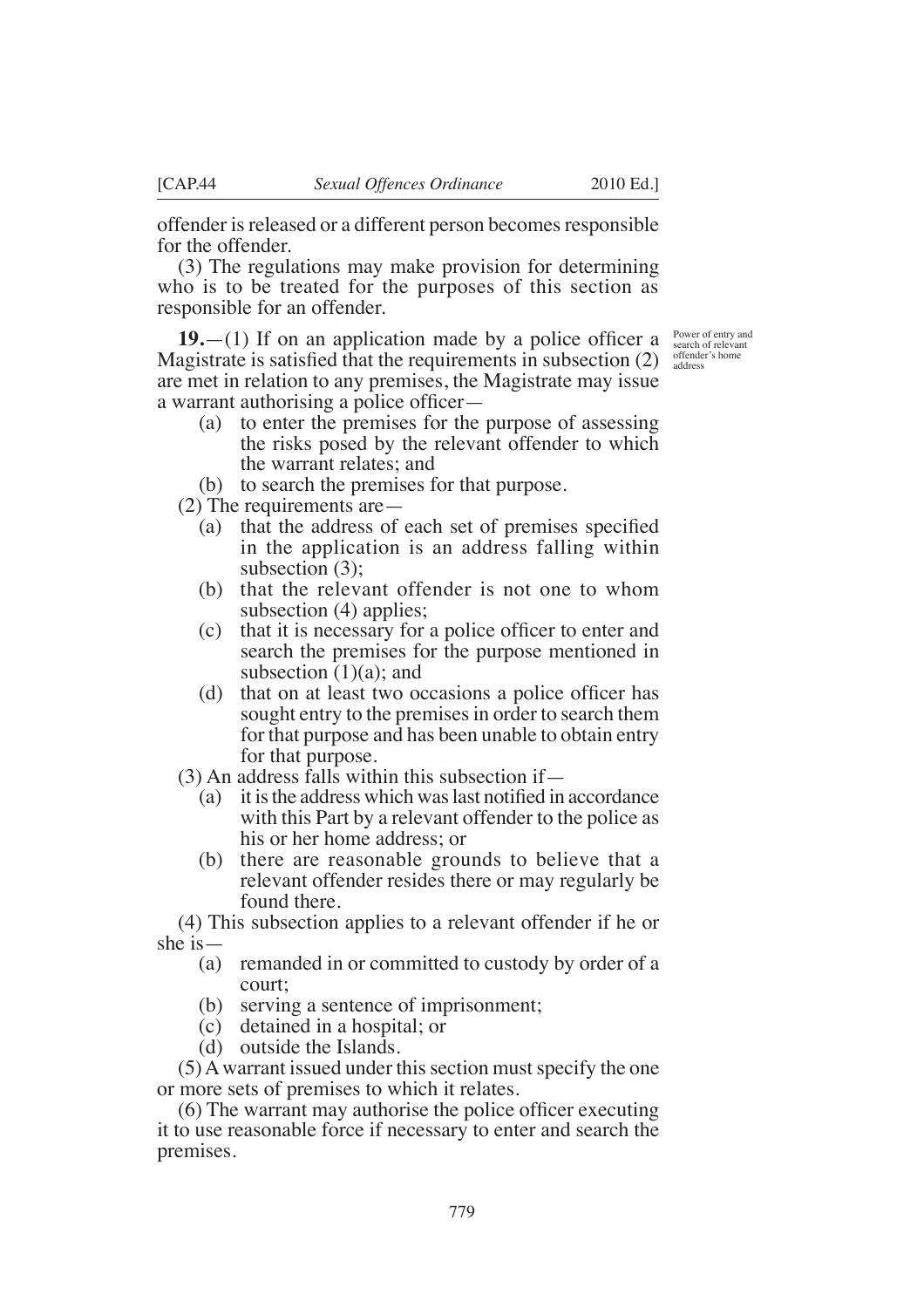(7) The warrant may authorise entry to and search of premises on more than one occasion if, on the application, the Magistrate is satisfied that it is necessary to authorise

multiple entries in order to achieve the purpose mentioned in subsection  $(1)(a)$ .

(8) Where a warrant issued under this section authorises multiple entries, the number of entries authorised may be unlimited or limited to a maximum.

(9) In this section a reference to the relevant offender to whom the warrant relates is a reference to the relevant offender—

- (a) who has in accordance with this Ordinance notified the police that the premises specified in the warrant are his or her home address; or
- (b) in respect of whom there are reasonable grounds to believe that he or she resides there or may regularly be found there.

 $(10)$  Any police officer exercising a power of entry and search under this section must—

- (a) identify themselves to any occupant of the relevant premises; and
- (b) show and explain the warrant under which he or she is acting.

### **PART III—NOTIFICATION ORDERS**

Notification orders: applications and grounds

**20.**—(1) A police officer may, by complaint to the Magistrate's Court, apply for an order under this section (a "notification order") in respect of a person ("the defendant") if it appears to him or her that the following two conditions are met with respect to the defendant.

 $(2)$  The first condition is that under the law in force in a country outside the Islands—

- (a) the defendant has been convicted of a relevant offence (whether or not he or she has been punished for it),
- (b) a court exercising jurisdiction under that law has made in respect of a relevant offence a finding equivalent to a finding that the defendant is not guilty by reason of insanity,
- (c) such a court has made in respect of a relevant offence a finding equivalent to a finding that the defendant is under a disability and did the act charged against him or her in respect of the offence, or
- (d) the defendant has been cautioned in respect of a relevant offence.

(3) The second condition is that the period set out in section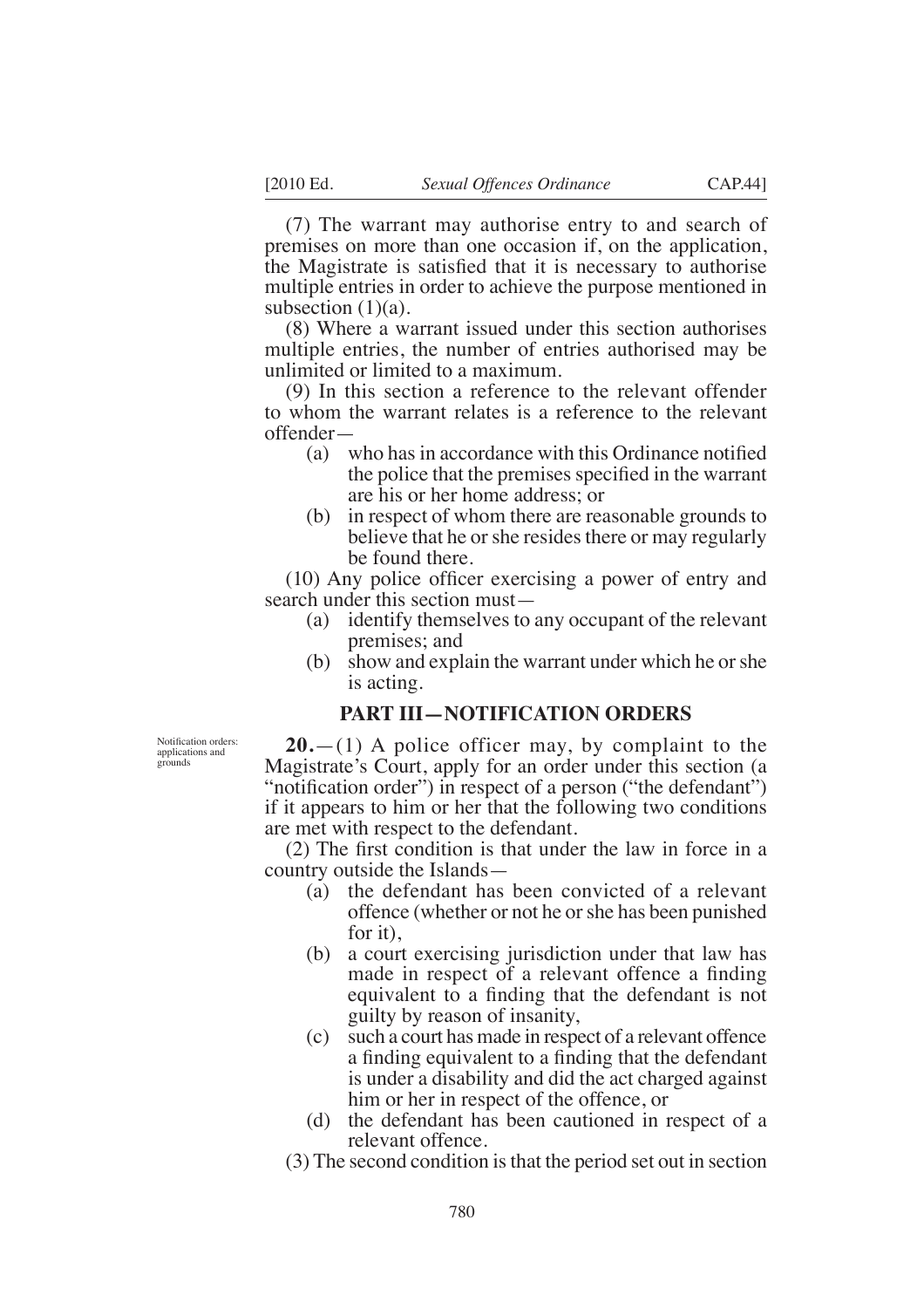6 (as modified by subsections  $(2)$  and  $(3)$  of section 21) in respect of the relevant offence has not expired.

(4) If on the application it is proved that the conditions in subsections (2) and (3) are met, the court must make a notifcation order.

(5) In this section and section 21, "relevant offence" has the meaning given by section 22.

 $21$ .—(1) Where a notification order is made—

- (a) the application of this Part to the defendant in respect of the conviction, finding or caution to which the order relates is subject to the modifications set out below, and
- (b) subject to those modifications, the defendant becomes or (as the case may be) remains subject to the notification requirements of this Part for the notifcation period set out in section 6.
- (2) The "relevant date" means—
	- (a) in the case of a person within section  $20(2)(a)$ , the date of the conviction;
	- (b) in the case of a person within section  $20(2)(b)$  or  $(c)$ , the date of the finding;
	- (c) in the case of a person within section  $20(2)(d)$ , the date of the caution.
- $(3)$  In section 6–
	- (a) references, except in the Table, to a person (or relevant offender) within any provision of section 4 are to be read as references to the defendant;
	- (b) the reference in the Table to section  $4(1)(d)$  is to be read as a reference to section 20(2)(d);
	- (c) references to an order of any description are to be read as references to any corresponding disposal made in relation to the defendant in respect of an offence or finding by reference to which the notification order was made:
	- (d) the reference to offences listed in Schedule 1 is to be read as a reference to relevant offences.

(4) In section 7 references to the commencement of this Ordinance are to be read as references to the date of service of the notification order.

(5) In section 14, the reference to the "relevant date" is to be read as a reference to the "relevant date" under subsection (2) of this section.

**22.**  $-(1)$  "Relevant offence" in sections 20 and 21 means Sections 20 and 21: an act which—

(a) constituted an offence under the law in force in the

Notifcation orders effect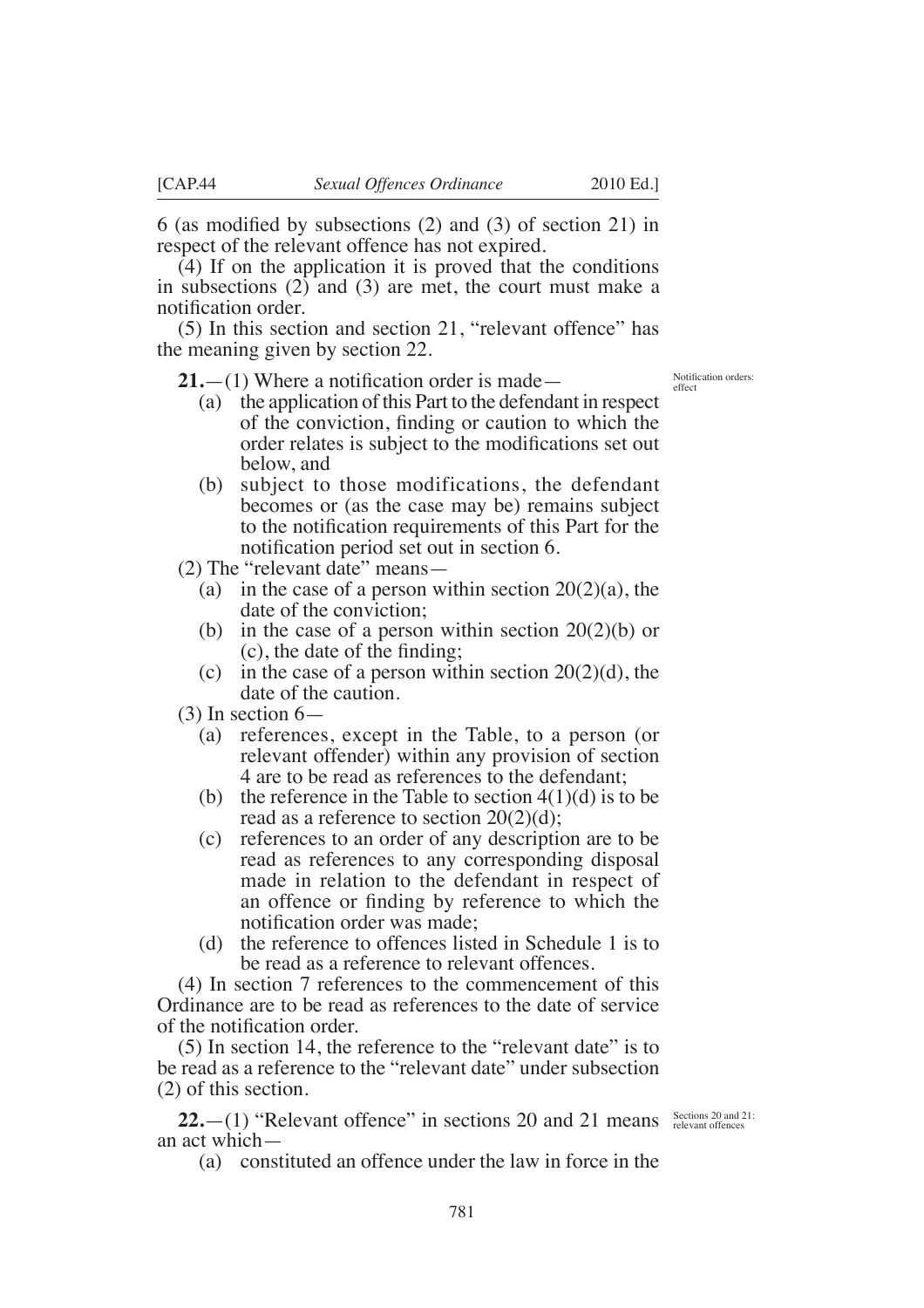country concerned, and

(b) would have constituted an offence listed in Schedule 1 if it had been done in any part of the Islands.

(2) An act punishable under the law in force in a country outside the Islands constitutes an offence under that law for the purposes of subsection (1) however it is described in that law.

(3) Subject to subsection (4), on an application for a notification order the condition in subsection  $(1)(b)$  is to be taken as met unless, not later than 10 days from the date of service of the application, the defendant serves on the applicant a notice—

- (a) stating that, on the facts as alleged with respect to the act concerned, the condition is not in his or her opinion met,
- (b) showing his or her grounds for that opinion, and
- (c) requiring the applicant to prove that the condition is met.

 $(4)$  The court, if it thinks fit, may permit the defendant to require the applicant to prove that the condition is met without service of a notice under subsection (3).

**23.** A defendant may appeal to the Supreme Court against the making of a notification order.

## **PART IV—SEXUAL OFFENCES PREVENTION ORDERS**

Sexual offences prevention orders: applications and grounds

**24.**—(1) A court may make an order under this section in respect of a person ("the defendant") where any of subsections (2) to (4) applies to the defendant and—

- (a) where subsection  $(4)$  applies, it is satisfied that the defendant's behaviour since the appropriate date makes it necessary to make such an order, for the purpose of protecting the public or any particular members of the public from serious sexual harm from the defendant;
- (b) in any other case, it is satisfied that it is necessary to make such an order, for the purpose of protecting the public or any particular members of the public from serious sexual harm from the defendant.

(2) This subsection applies to the defendant where the court deals with him or her in respect of an offence listed in Schedule 1.

(3) This subsection applies to the defendant where the court deals with him or her in respect of a finding  $-$ 

(a) that the defendant is not guilty of an offence listed in Schedule 1 by reason of insanity, or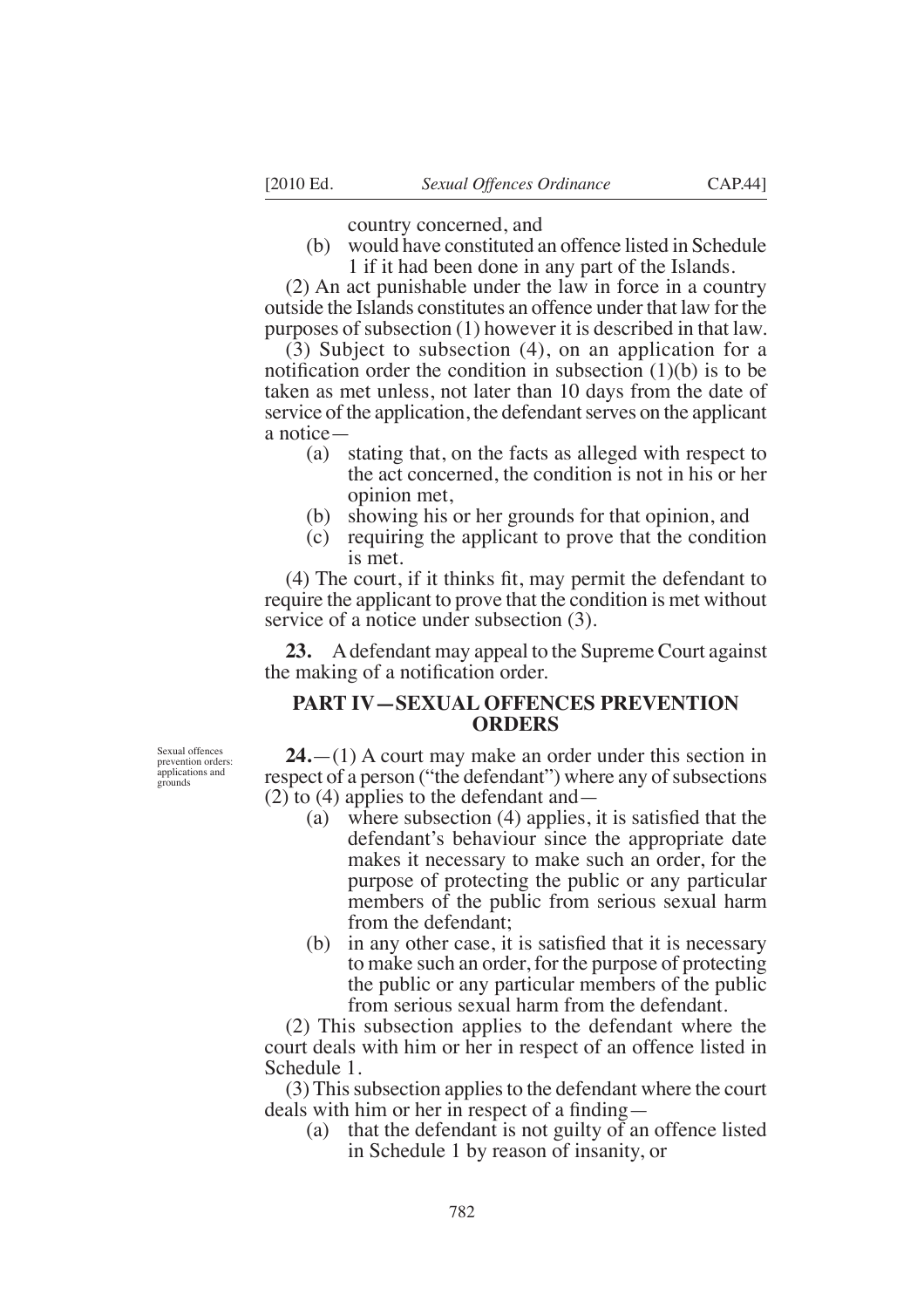- (b) that the defendant is under a disability and has done the act charged against him or her in respect of such an offence.
- (4) This subsection applies to the defendant where—
	- (a) an application under subsection (5) has been made to the court in respect of him or her, and
	- (b) on the application, it is proved that he or she is a qualifying offender.

 $(5)$  A police officer may by complaint to the Magistrate's Court apply for an order under this section in respect of a person if it appears to the officer that—

- (a) the person is a qualifying offender, and
- (b) the person has since the appropriate date acted in such a way as to give reasonable cause to believe that it is necessary for such an order to be made.

**25.**—(1) In this Ordinance, "sexual offences prevention  $\frac{\text{Section 24:}}{\text{supplemental}}$ order" means an order under section 24.

(2) Subsections (3) to (8) apply for the purposes of section 24.

(3) "Protecting the public or any particular members of the public from serious sexual harm from the defendant" means protecting the public in the Islands or any particular members of that public from serious physical or psychological harm, caused by the defendant committing one or more offences listed in Schedule 1.

 $(4)$  Acts, behaviour, convictions and findings include those occurring before the commencement of this Ordinance.

(5) "Qualifying offender" means a person within subsection (6) or (7).

(6) A person is within this subsection if, whether before or after the commencement of this Ordinance, he or she—

- (a) has been convicted of an offence listed in Schedule 1,
- (b) has been found not guilty of such an offence by reason of insanity,
- (c) has been found to be under a disability and to have done the act charged against him or her in respect of such an offence, or
- (d) has been cautioned in respect of such an offence.

(7) A person is within this subsection if, under the law in force in a country outside the Islands and whether before or after the commencement of this Ordinance—

- (a) he or she has been convicted of a relevant offence (whether or not he or she has been punished for it),
- (b) a court exercising jurisdiction under that law has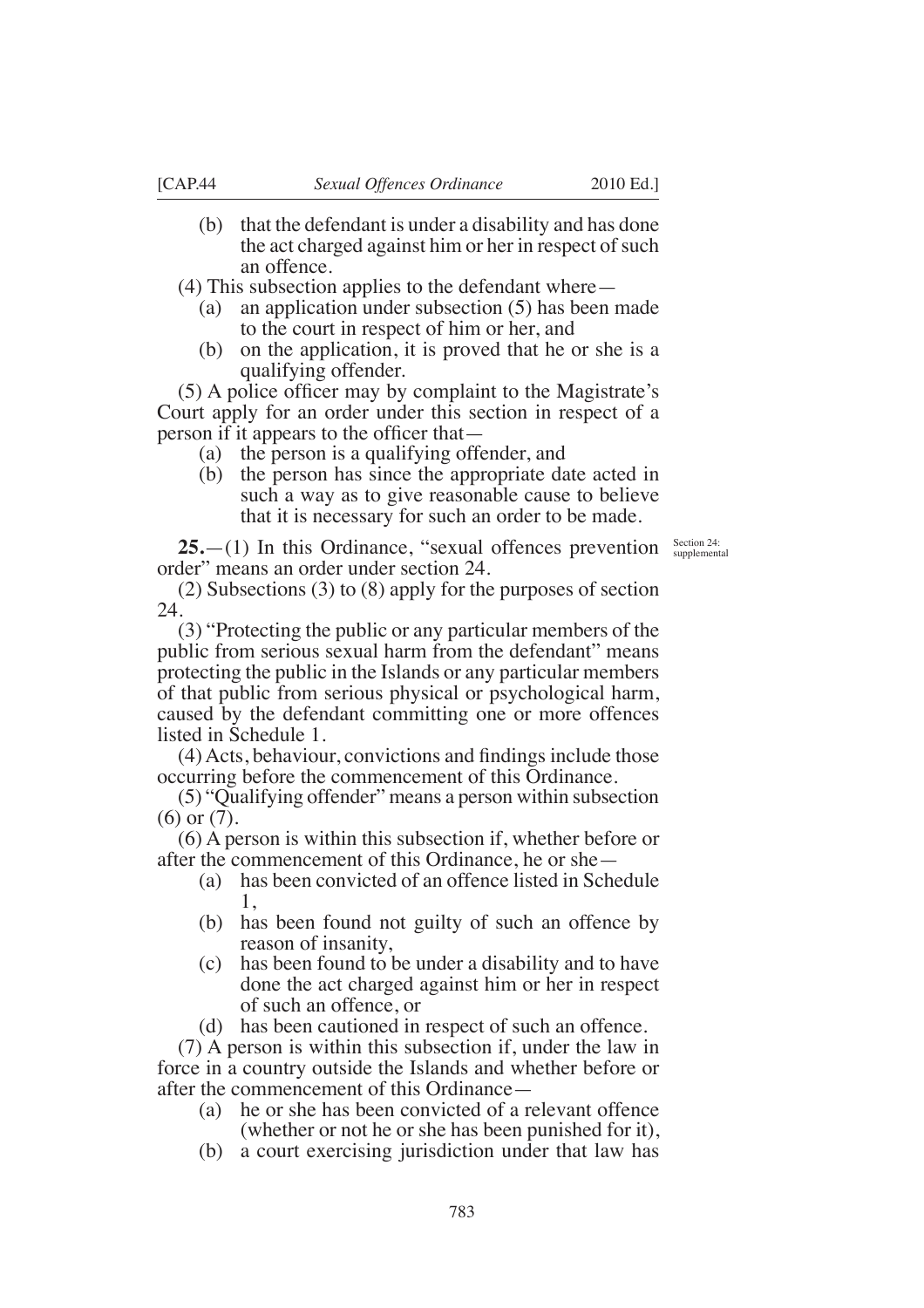made in respect of a relevant offence a finding equivalent to a finding that he or she is not guilty by reason of insanity,

- (c) such a court has made in respect of a relevant offence a finding equivalent to a finding that he or she is under a disability and did the act charged against him or her in respect of the offence, or
- (d) he or she has been cautioned in respect of a relevant offence.

(8) "Appropriate date", in relation to a qualifying offender, means the date or (as the case may be) the first date on which he or she was convicted, found or cautioned as mentioned in subsection  $(6)$  or  $(7)$ .

(9) In subsection (7), "relevant offence" means an act which—

- (a) constituted an offence under the law in force in the country concerned, and
- (b) would have constituted an offence listed in Schedule 1 if it had been done in any part of the Islands.

(10) An act punishable under the law in force in a country outside the Islands constitutes an offence under that law for the purposes of subsection (9), however it is described in that law.

(11) Subject to subsection (12), on an application under section 24(5) the condition in subsection  $(9)(b)$  (where relevant) is to be taken as met unless, not later than 10 days after being served with the application, the defendant serves on the applicant a notice—

- (a) stating that, on the facts as alleged with respect to the act concerned, the condition is not in his or her opinion met,
- (b) showing his or her grounds for that opinion, and
- (c) requiring the applicant prove that the condition is met.

 $(12)$  The court, if it thinks fit, may permit the defendant to require the applicant to prove that the condition is met without service of a notice under subsection (11).

**26.**—(1) A sexual offences prevention order—

- (a) prohibits the defendant from doing anything described in the order, and
- (b) has effect for a fixed period (not less than  $5$  years) specified in the order or until further order.

(2) The only prohibitions that may be included in the order are those necessary for the purpose of protecting the public or any particular members of the public from serious sexual harm from the defendant.

 $(3)$  Where —

SOPOs: effect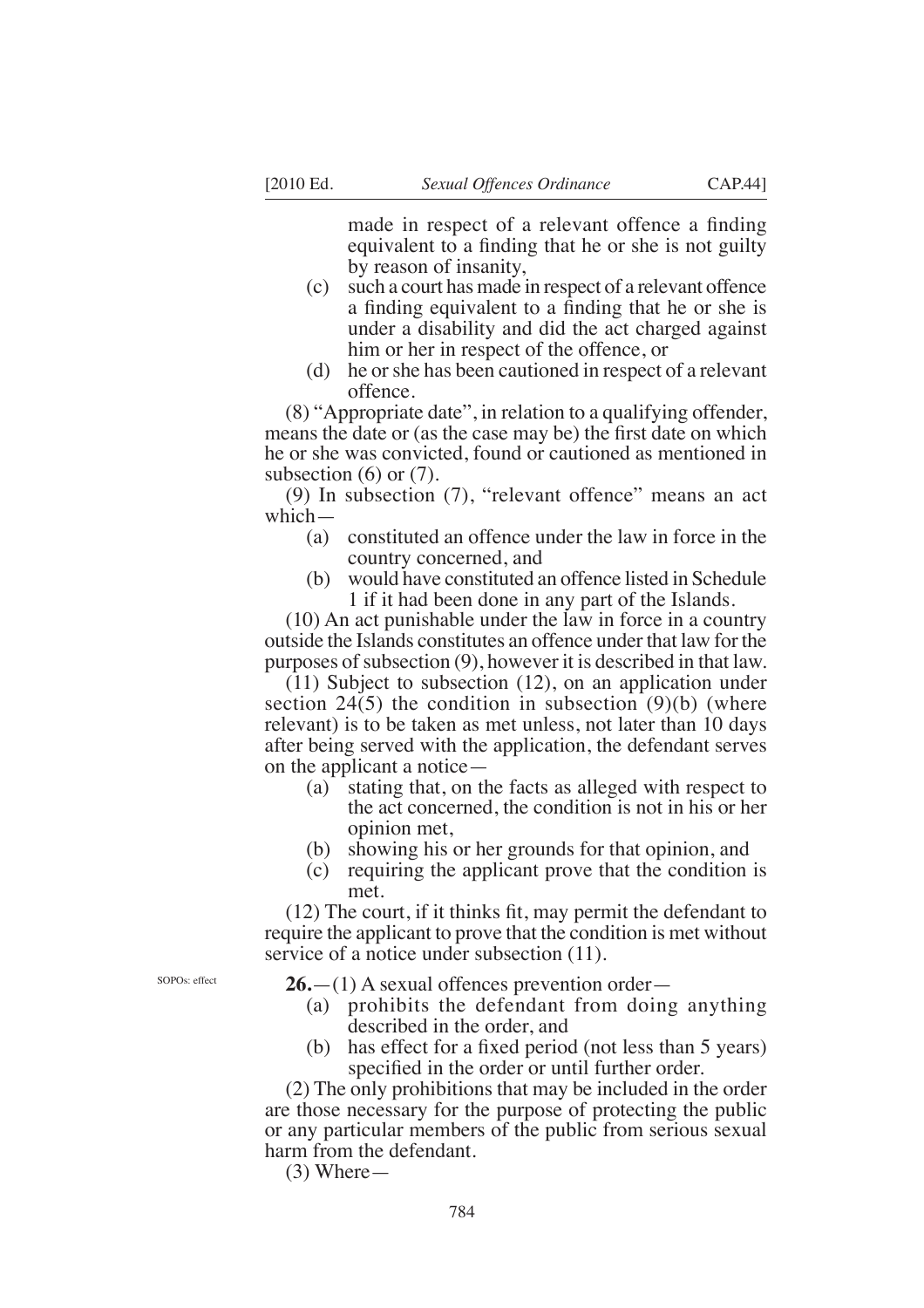- (a) an order is made in respect of a defendant who was a relevant offender immediately before the making of the order, and
- (b) the defendant would (apart from this subsection) cease to be subject to the notification requirements of this Ordinance while the order (as renewed from time to time) has effect,

the defendant remains subject to the notification requirements.

(4) Where an order is made in respect of a defendant who was not a relevant offender immediately before the making of the order—

- (a) the order causes the defendant to become subject to the notification requirements of this Ordinance from the making of the order until the order (as renewed from time to time) ceases to have effect, and
- (b) this Ordinance applies to the defendant, subject to the modification set out in subsection  $(5)$ .

(5) The "relevant date" is the date of service of the order.

(6) Where a court makes a sexual offences prevention order in relation to a person already subject to such an order (whether made by that court or another), the earlier order ceases to have effect.

(7) Section 25(3) applies for the purposes of this section and section 27.

**27.**—(1) A person within subsection (2) may apply to the appropriate court for an order varying, renewing or discharging a sexual offences prevention order.

(2) The persons are—

- (a) the defendant;
- (b) a police officer

(3) An application under subsection (1) may be made—

- (a) where the appropriate court is the Supreme Court,
	- in accordance with rules of court;
- (b) in any other case, by complaint.

(4) Subject to subsections (5) and (6), on the application the court, after hearing the person making the application and (if they wish to be heard) the other persons mentioned in subsection (2), may make any order, varying, renewing or discharging the sexual offences prevention order, that the court considers appropriate.

(5) An order may be renewed, or varied so as to impose additional prohibitions on the defendant, only if it is necessary to do so for the purpose of protecting the public or any particular members of the public from serious sexual harm from the defendant (and any renewed or varied order

SOPOs: variations, renewals and discharges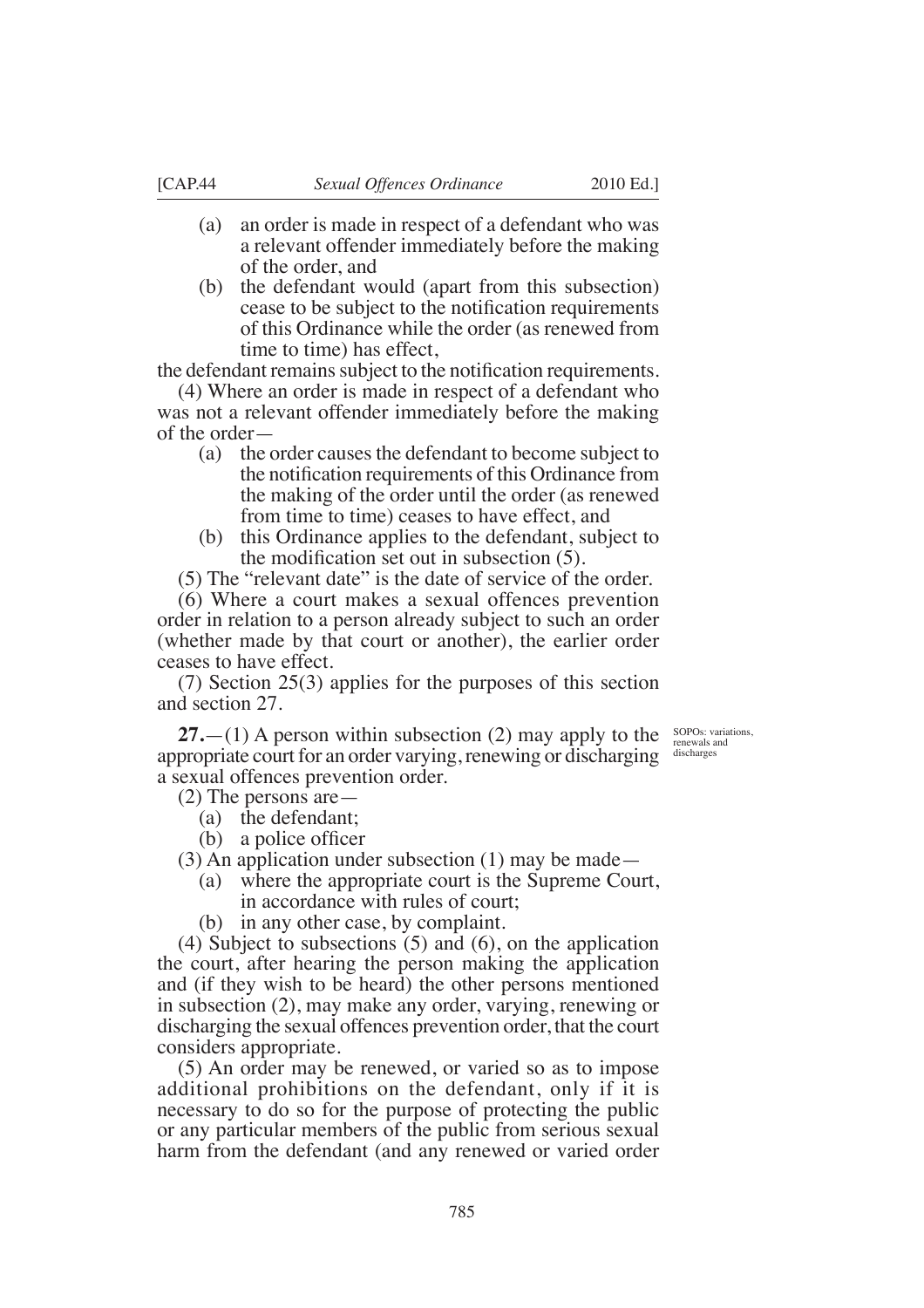may contain only such prohibitions as are necessary for this purpose).

(6) The court must not discharge an order before the end of 5 years beginning with the day on which the order was made, without the consent of the defendant and a police officer.

(7) In this section "the appropriate court" means—

- (a) where the Supreme Court or the Court of Appeal made the sexual offences prevention order, the Supreme Court;
- (b) where a Magistrate's court made the order, that court.

**28.**—(1) This section applies where an application under section 24(5) ("the main application") has not been determined.

(2) An application for an order under this section ("an interim sexual offences prevention order")—

- (a) may be made by the complaint by which the main application is made, or
- (b) if the main application has been made, may be made by the person who has made that application, by complaint to the court to which that application has been made.

(3) The court may, if it considers it just to do so, make an interim sexual offences prevention order, prohibiting the defendant from doing anything described in the order.

(4) Such an order—

- (a) has effect only for a fixed period, specified in the order;
- (b) ceases to have effect, if it has not already done so, on the determination of the main application.

(5) Section 26(3) to (5) apply to an interim sexual offences prevention order as if references to an order were references to such an order, and with the omission of "as renewed from time to time" in both places.

(6) The applicant or the defendant may by complaint apply to the court that made the interim sexual offences prevention order for the order to be varied, renewed or discharged.

**29.**—(1) A defendant may appeal against the making of a sexual offences prevention order—

- (a) where section 24(2) applied to him or her, as if the order were a sentence passed on him or her for the offence;
- (b) where section  $24(3)$  (but not section  $24(2)$ ) applied to him or her, as if he or she had been convicted of the offence and the order were a sentence passed

Interim SOPOs

SOPOs and interim SOPOs: appeals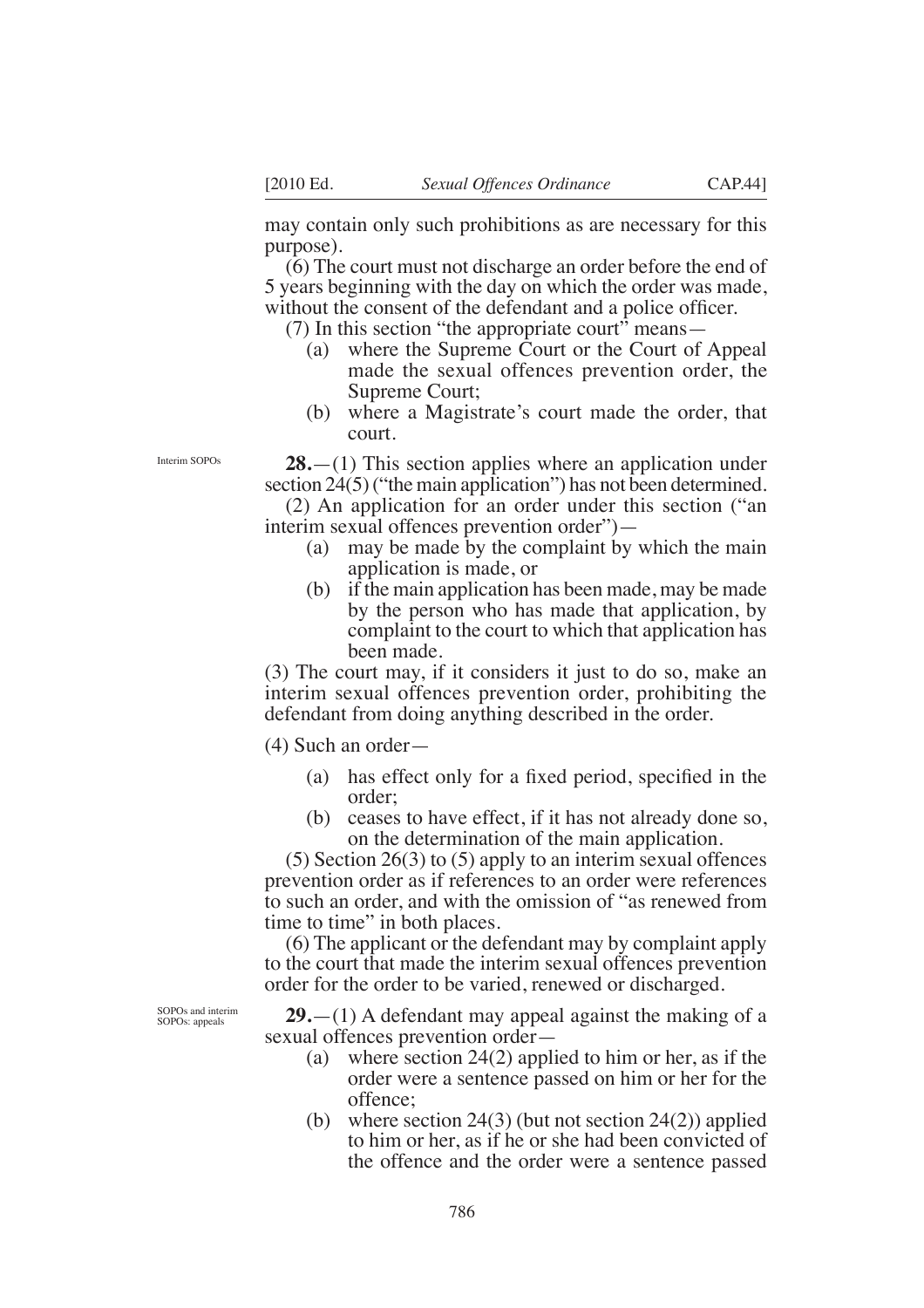on him or her for that offence;

(c) where the order was made on an application under section 24(5), to the Supreme Court.

(2) A defendant may appeal to the Supreme Court against the making of an interim sexual offences prevention order.

(3) A defendant may appeal against the making of an order under section 27, or the refusal to make such an order—

- (a) where the application for such an order was made to the Supreme Court, to the Court of Appeal;
- (b) in any other case, to the Supreme Court.

(4) On an appeal under subsection  $(1)(c)$ ,  $(2)$  or  $(3)(b)$ , the Supreme Court may make such orders as may be necessary to give effect to its determination of the appeal, and may also make such incidental or consequential orders as appear to it to be just.

(5) Any order made by the Supreme Court on an appeal under subsection  $(1)(c)$  or  $(2)$  (other than an order directing that an application be re-heard by the Magistrate's Court) is for the purpose of section 27(7) or 28(6) (respectively) to be treated as if it were an order of the court from which the appeal was brought (and not an order of the Supreme Court).

**30.**—(1) A person commits an offence if, without reasonable excuse, he or she does anything which he or she is prohibited from doing by—

(a) a sexual offences prevention order;

(b) an interim sexual offences prevention order;

(2) A person guilty of an offence under this section is liable to imprisonment for a term not exceeding 5 years or a fine not exceeding \$5,000 or both.

(3) Where a person is convicted of an offence under this section, it is not open to the court by or before which he or she is convicted to give, in respect of the offence, an order to come up for sentence if called upon.

## **PART V—RISK OF SEXUAL HARM ORDERS**

**31.**—(1) A police officer may by complaint to the Magistrate's Court apply for an order under this section (a "risk of sexual harm order") in respect of a person aged 18 or over ("the defendant") if it appears to the officer that  $-$ 

- (a) the defendant has on at least two occasions, whether before or after the commencement of this Part, done an act within subsection (2), and
- (b) as a result of those acts, there is reasonable cause to believe that it is necessary for such an order to be made.

Offence: breach of SOPO or interim

SOPO

Risk of sexual harm orders: applications, grounds and effect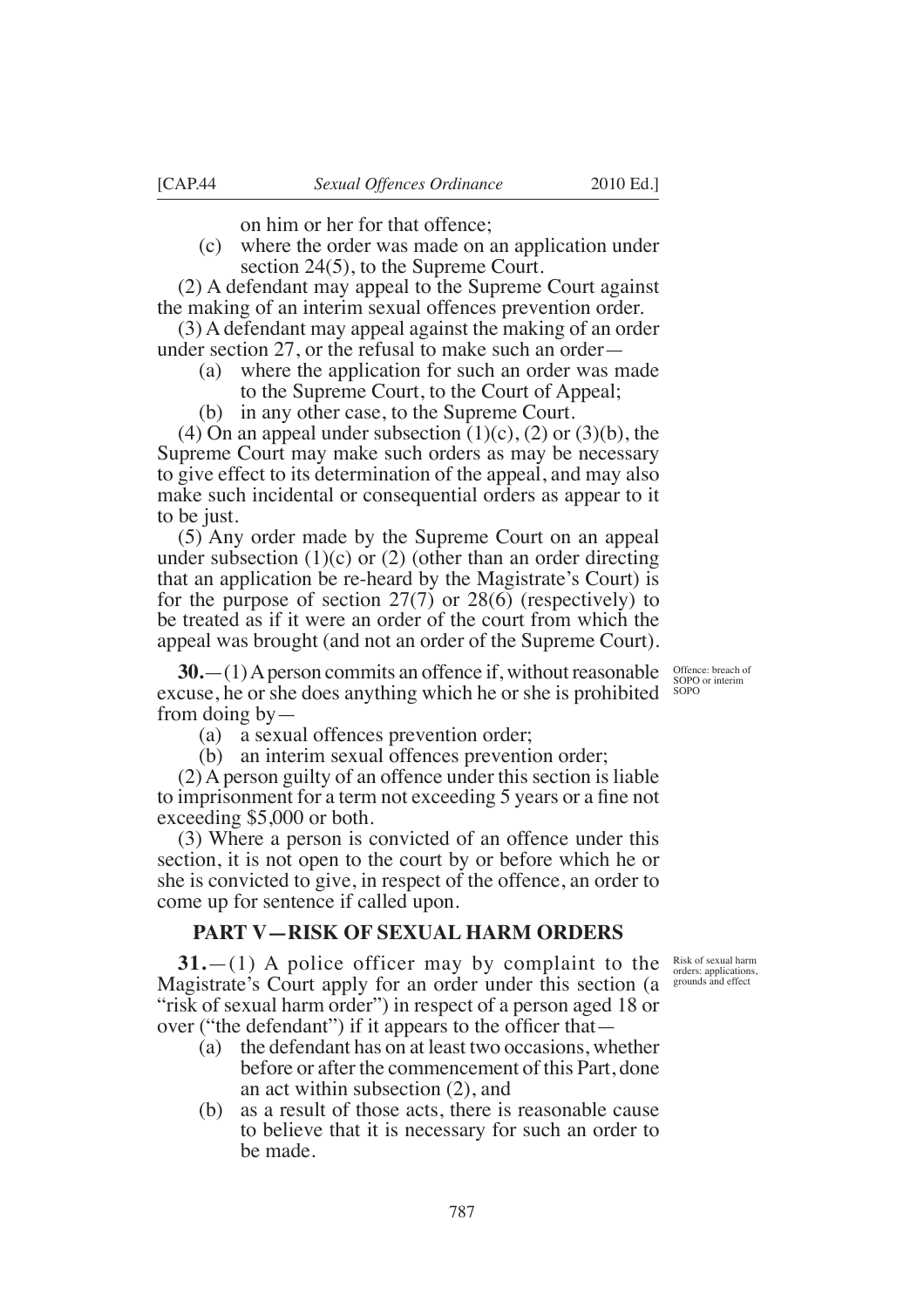(2) The acts are—

- (a) engaging in sexual activity involving a child or in the presence of a child;
- (b) causing or inciting a child to watch a person engaging in sexual activity or to look at a moving or still image that is sexual;
- (c) giving a child anything that relates to sexual activity or contains a reference to such activity;
- (d) communicating with a child, where any part of the communication is sexual.

(3) On the application, the court may make a risk of sexual harm order if it is satisfied that—

- (a) the defendant has on at least two occasions, whether before or after the commencement of this section, done an act within subsection (2); and
- (b) it is necessary to make such an order, for the purpose of protecting children generally or any child from harm from the defendant.

(4) Such an order—

- (a) prohibits the defendant from doing anything described in the order;
- (b) has effect for a fixed period (not less than  $2$  years) specified in the order or until further order.

(5) The only prohibitions that may be imposed are those necessary for the purpose of protecting children generally or any child from harm from the defendant.

(6) Where a court makes a risk of sexual harm order in relation to a person already subject to such an order (whether made by that court or another), the earlier order ceases to have effect.

Section 31: interpretation

**32.**—(1) Subsections (2) to (7) apply for the purposes of section 31.

(2) "Protecting children generally or any child from harm from the defendant" means protecting children generally or any child from physical or psychological harm, caused by the defendant doing acts within section 31(2).

(3) "Child" means a person under 16.

(4) "Image" means an image produced by any means, whether of a real or imaginary subject.

(5) "Sexual activity" means an activity that a reasonable person would, in all the circumstances but regardless of any person's purpose, consider to be sexual.

(6) A communication is sexual if—

- (a) any part of it relates to sexual activity, or
- (b) a reasonable person would, in all the circumstances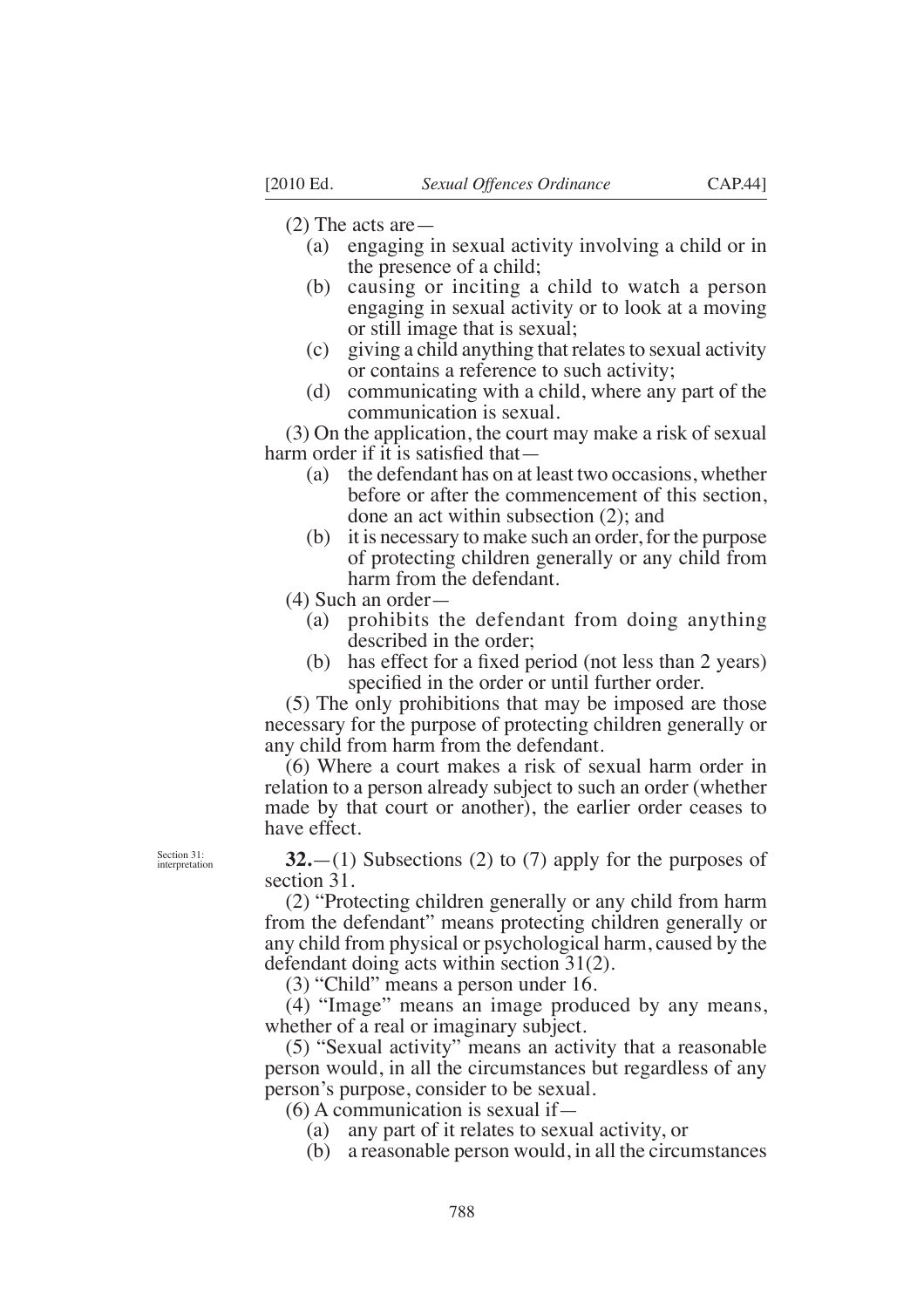but regardless of any person's purpose, consider that any part of the communication is sexual.

- (7) An image is sexual if—
	- (a) any part of it relates to sexual activity, or
	- (b) a reasonable person would, in all the circumstances but regardless of any person's purpose, consider that any part of the image is sexual.

**33.**—(1) A person within subsection (2) may by complaint to the Magistrate's Court apply for an order varying, renewing or discharging a risk of sexual harm order.

(2) The persons are—

- (a) the defendant;
- (b) a police officer.

(3) Subject to subsections (4) and (5), on the application the court, after hearing the person making the application and (if they wish to be heard) the other persons mentioned in subsection (2), may make any order, varying, renewing or discharging the risk of sexual harm order, that the court considers appropriate.

(4) An order may be renewed, or varied so as to impose additional prohibitions on the defendant, only if it is necessary to do so for the purpose of protecting children generally or any child from harm from the defendant (and any renewed or varied order may contain only such prohibitions as are necessary for this purpose).

(5) The court must not discharge an order before the end of 2 years beginning with the day on which the order was made, without the consent of the defendant and a police officer.

(6) Section 32(2) applies for the purposes of this section.

**34.**—(1) This section applies where an application for a risk of sexual harm order ("the main application") has not been determined.

(2) An application for an order under this section ("an interim risk of sexual harm order")—

- (a) may be made by the complaint by which the main application is made, or
- (b) if the main application has been made, may be made by the person who has made that application, by complaint to the court to which that application has been made.

(3) The court may, if it considers it just to do so, make an interim risk of sexual harm order, prohibiting the defendant from doing anything described in the order.

(4) Such an order—

(a) has effect only for a fixed period, specified in the

RSHOs: variations, renewals and discharges

Interim RSHOs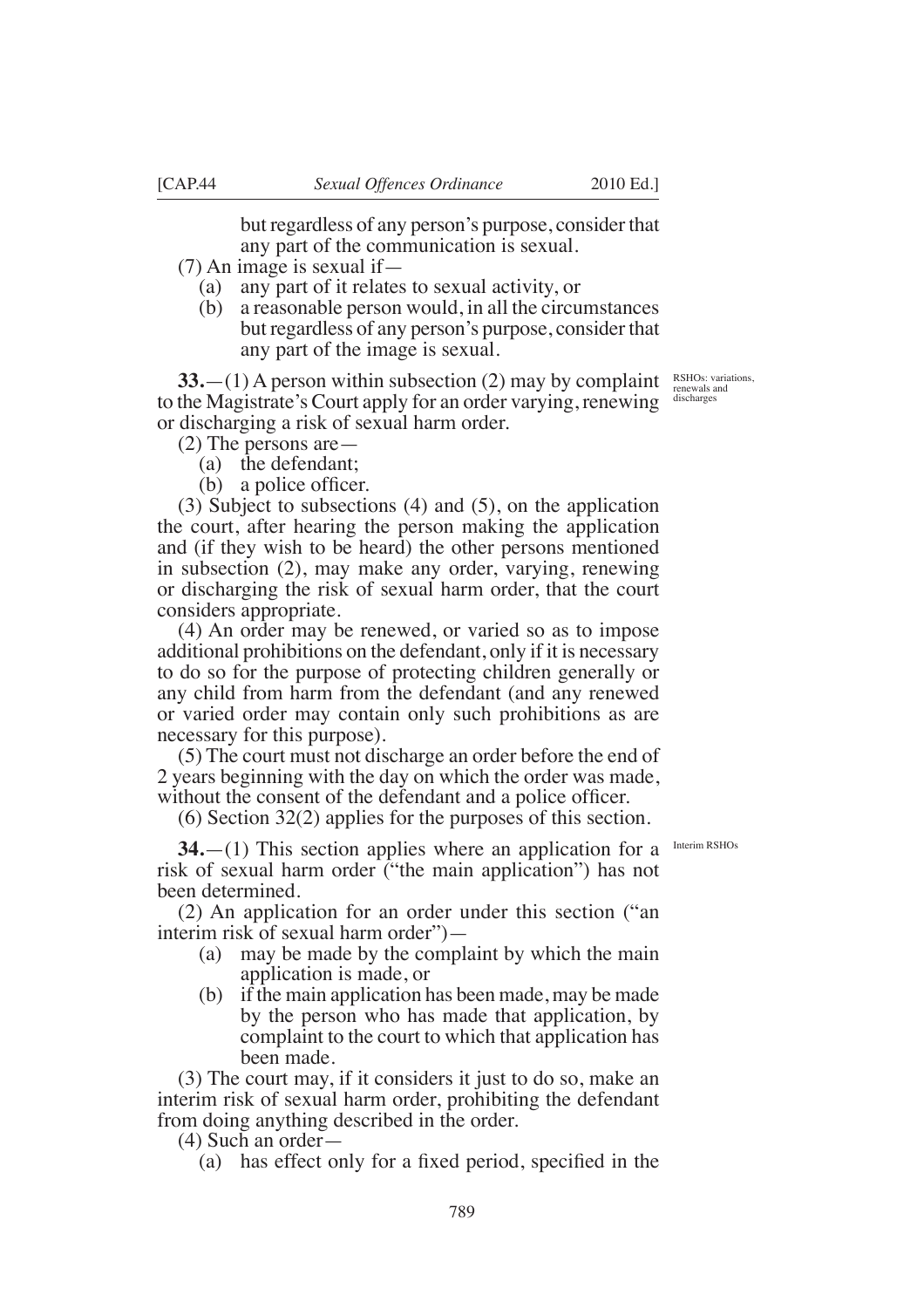order;

(b) ceases to have effect, if it has not already done so, on the determination of the main application.

(5) The applicant or the defendant may by complaint apply to the court that made the interim risk of sexual harm order for the order to be varied, renewed or discharged.

RSHOs and interim RSHOs: appeals

**35.**—(1) A defendant may appeal to the Supreme Court—

- (a) against the making of a risk of sexual harm order;
- (b) against the making of an interim risk of sexual harm order; or
- (c) against the making of an order under section 34, or the refusal to make such an order.

(2) On any such appeal, the Supreme Court may make such orders as may be necessary to give effect to its determination of the appeal, and may also make such incidental or consequential orders as appear to it to be just.

(3) Any order made by the Supreme Court on an appeal under subsection  $(1)(a)$  or  $(b)$  (other than an order directing that an application be re-heard by the Magistrate's Court) is for the purpose of section 34(5) to be treated as if it were an order of the Magistrate's Court (and not an order of the Supreme Court).

Offence: breach of RSHO or interim RSHO

**36.**—(1) A person commits an offence if, without reasonable excuse, he or she does anything which he or she is prohibited from doing by—

(a) a risk of sexual harm order; or

(b) an interim risk of sexual harm order.

(2) A person guilty of an offence under this section is liable to imprisonment for a term not exceeding 5 years or a fine not exceeding \$5,000 or both.

(3) Where a person is convicted of an offence under this section, it is not open to the court by or before which he or she is convicted to give, in respect of the offence, an order to come up for sentence if called upon.

Effect of conviction etc. of an offence under section 36

**37.**—(1) This section applies to a person ("the defendant") who—

- (a) is convicted of an offence under section 36 of this Ordinance;
- (b) is found not guilty of such an offence by reason of insanity;
- (c) is found to be under a disability and to have done the act charged against him or her in respect of such an offence; or
- (d) is cautioned in respect of such an offence.
- $(2)$  Where —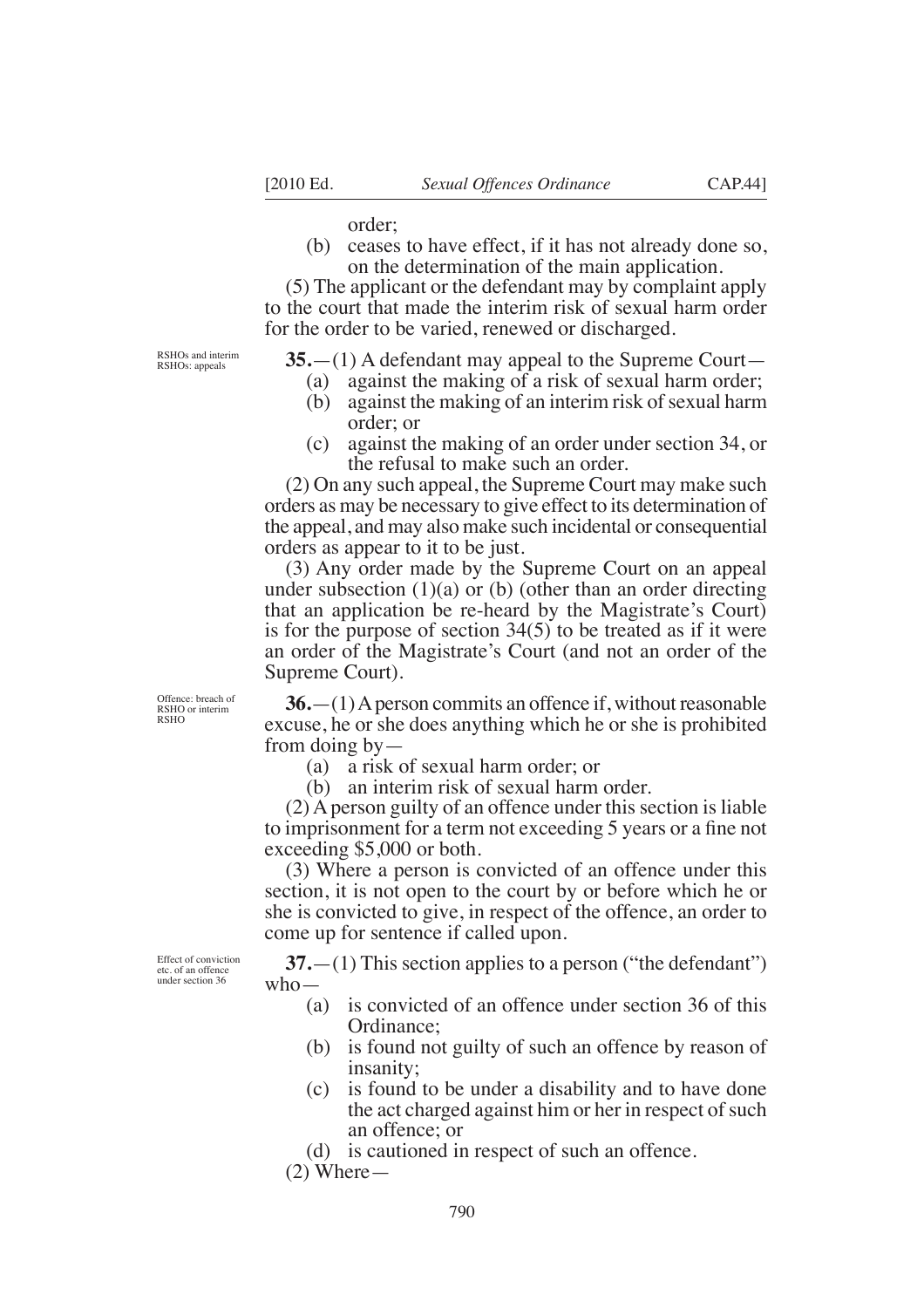- (a) a defendant was a relevant offender immediately before this section applied to him or her, and
- (b) the defendant would (apart from this subsection) cease to be subject to the notification requirements of this Ordinance while the relevant order (as renewed from time to time) has effect,

the defendant remains subject to the notification requirements. (3) Where the defendant was not a relevant offender

immediately before this section applied to him or her—

- (a) this section causes the defendant to become subject to the notification requirements of this Ordinance from the time the section first applies to him or her until the relevant order (as renewed from time to time) ceases to have effect, and
- (b) this Ordinance applies to the defendant, subject to the modification set out in subsection  $(4)$ .

(4) The "relevant date" is the date on which this section first applies to the defendant.

(5) In this section "relevant order" means—

- (a) where the conviction, finding or caution within subsection (1) is in respect of a breach of a risk of sexual harm order, that order;
- $(b)$  where the conviction, finding or caution within subsection (1) is in respect of a breach of an interim risk of sexual harm order, any risk of sexual harm order made on the hearing of the application to which the interim risk of sexual harm order relates or, if no such order is made, the interim risk of sexual harm order.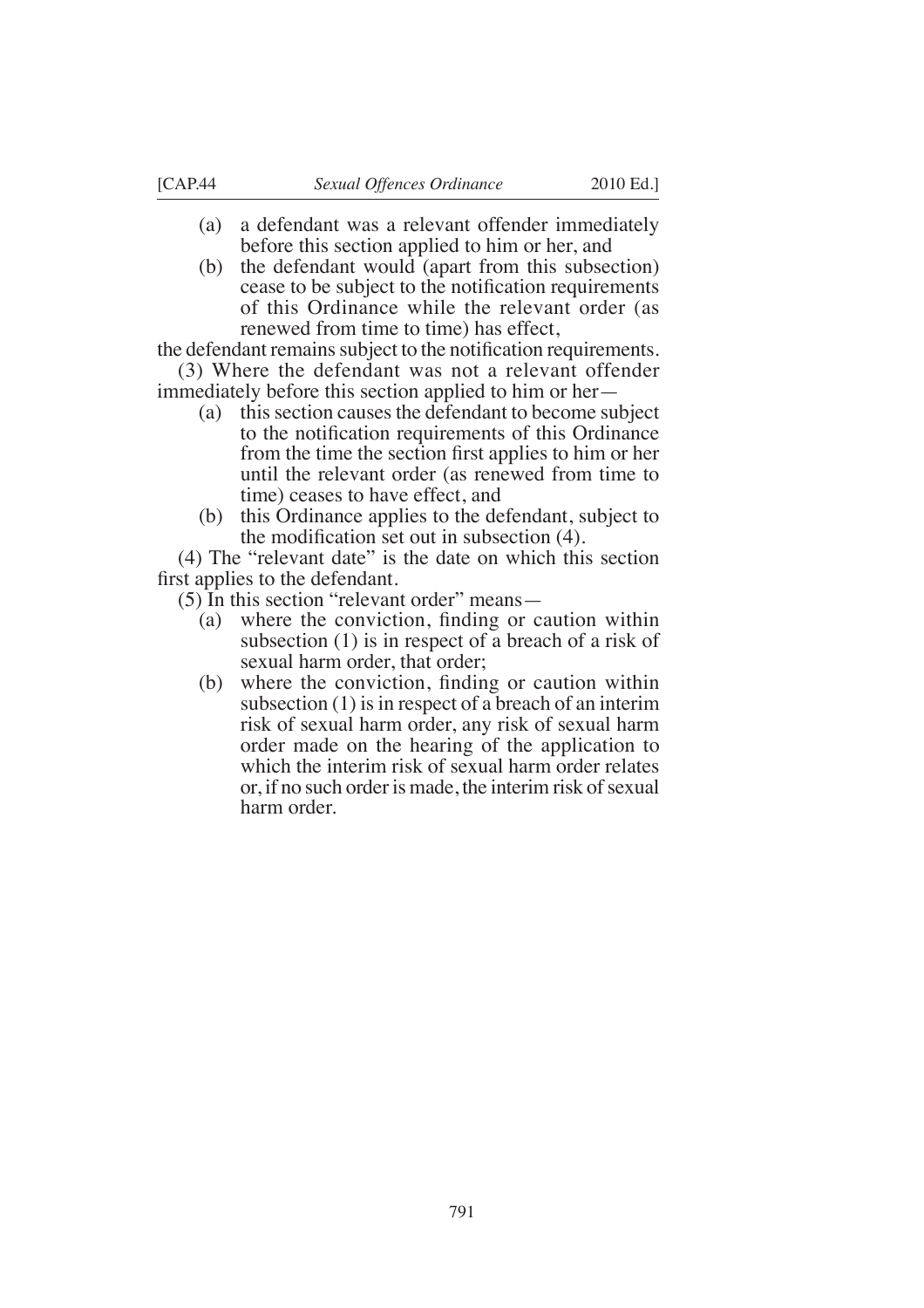#### **SCHEDULE 1**

#### **SEXUAL OFFENCES FOR PURPOSES OF NOTIFICATION REQUIREMENTS**

#### **Section 4**

- 1. An offence under section 1 of the Sexual Offences Act 1956 (rape).
- 2. An offence under section 5 of that Act (intercourse with girl under 13).
- 3. An offence under section 6 of that Act (intercourse with girl under 16), if the offender was 20 or over.
- 4. An offence under section 10 of that Act (incest by a man), if the victim or (as the case may be) other party was under 18.
- 5. An offence under section 12 of that  $\hat{A}$ ct (buggery) if—
	- (a) the offender was 20 or over, and
	- (b) the victim or (as the case may be) other party was under 18.
- 6. An offence under section 13 of that Act (indecency between men)  $if-\n(a)$ 
	- (a) the offender was 20 or over, and<br>(b) the victim or (as the case may be
	- the victim or (as the case may be) other party was under 18.
- 7. An offence under section 14 of that Act (indecent assault on a woman) if—
	- (a) the victim or (as the case may be) other party was under 18, or
	- $(b)$  the offender, in respect of the offence or finding, is or has been—
		- (i) sentenced to imprisonment for a term of at least 30 months; or
		- (ii) admitted to a hospital subject to a restriction order.
- 8. An offence under section 15 of that Act (indecent assault on a man) if—
	- (a) the victim or (as the case may be) other party was under 18, or
	- $(b)$  the offender, in respect of the offence or finding, is or has been—
		- (i) sentenced to imprisonment for a term of at least 30 months; or
		- (ii) admitted to a hospital subject to a restriction order.
- 9. An offence under section 16 of that Act (assault with intent to commit buggery), if the victim or (as the case may be) other party was under 18.
- 10. An offence under section 28 of that Act (causing or encouraging the prostitution of, intercourse with or indecent assault on girl under 16).
- 11. An offence under section 1 of the Indecency with Children Act 1960 (indecent conduct towards young child).
- 12. An offence under section 54 of the Criminal Law Act 1977 (inciting girl under 16 to have incestuous sexual intercourse).
- 13. An offence under section 1 of the Protection of Children Act 1978 (indecent photographs of children), if the indecent photographs or pseudo-photographs showed persons under 16 and—
	- (a) the conviction, finding or caution was before the commencement of this Ordinance, or
	- (b) the offender—
		- (i) was 18 or over, or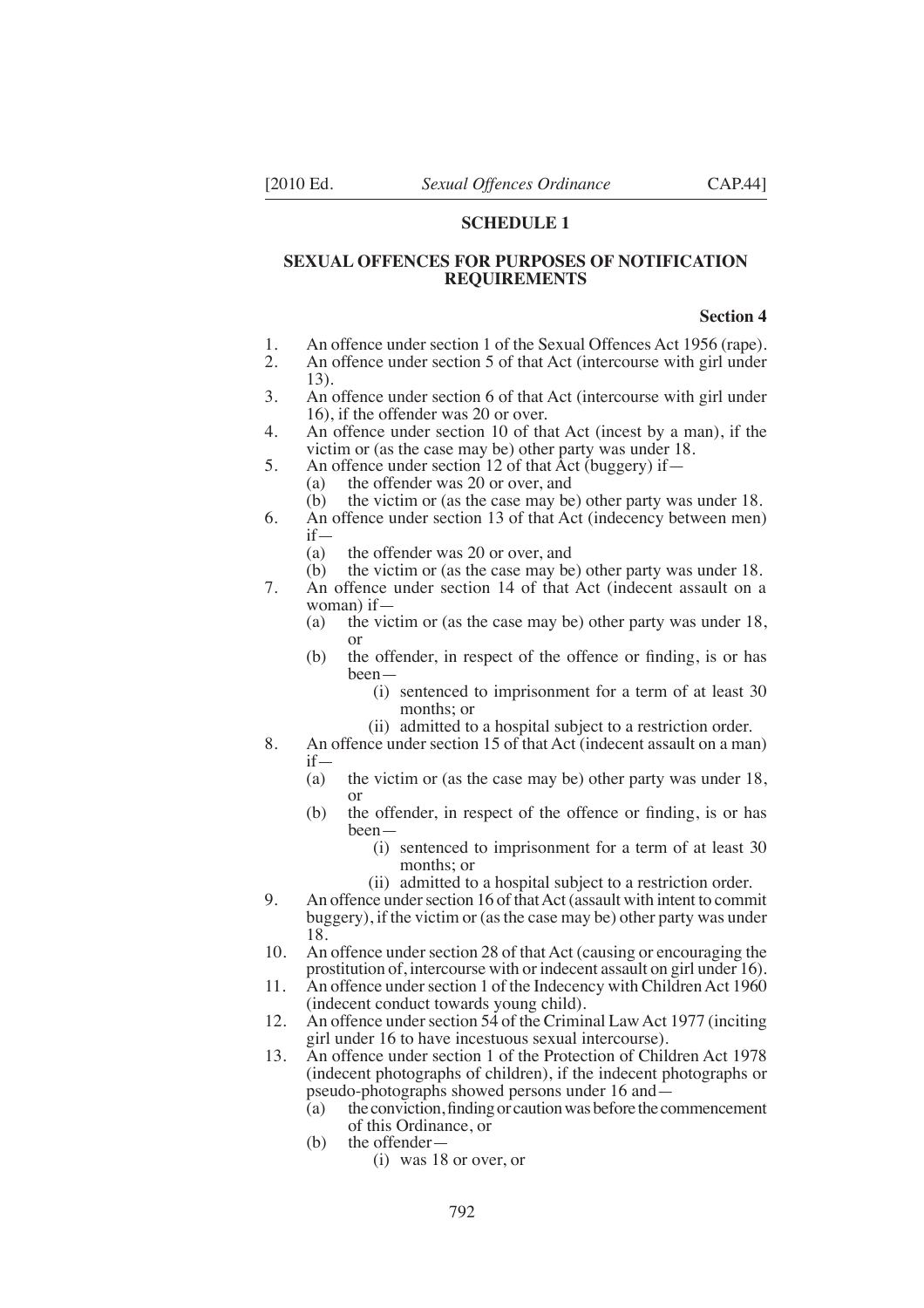- (ii) is sentenced in respect of the offence to imprisonment for a term of at least 12 months.
- 14. (1) An offence under section 170 of the Customs and Excise Management Act 1979 (penalty for fraudulent evasion of duty etc.) in relation to goods prohibited to be imported under section 42 of the Customs Consolidation Act 1876 (indecent or obscene articles), if the prohibited goods included indecent photographs of persons under 16 and—
	- (a) the conviction, finding or caution was before the commencement of this Part, or
	- (b) the offender
		- i(i) was 18 or over, or
		- (ii) is sentenced in respect of the offence to imprisonment for a term of at least 12 months.
	- (2) For the purposes of this section—
		- (a) a person is to be taken to have been under 16 at any time if it appears from the evidence as a whole that he or she was under that age at that time;
		- (b) section 7 of the Protection of Children Act 1978 (interpretation) applies.
- 15. An offence under section 160 of the Criminal Justice Act 1988 (possession of indecent photograph of a child), if the indecent photographs or pseudo-photographs showed persons under 16 and—
	- (a) the conviction, finding or caution was before the commencement of this Part, or
	- (b) the offender—
		- (i) was 18 or over, or
		- (ii) is sentenced in respect of the offence to imprisonment for a term of at least 12 months.
- 16. An offence under section 3 of the Sexual Offences (Amendment) Act 2000 (abuse of position of trust), if the offender was 20 or over.
- 17. An offence under section 1 or 2 of the Sexual Offences Act 2003 (rape, assault by penetration).
- 18. An offence under section 3 of that Act (sexual assault) if—
	- (a) where the offender was under 18, he or she is or has been sentenced, in respect of the offence, to imprisonment for a term of at least 12 months;
	- (b) in any other case—
		- (i) the victim was under 18, or
		- $(ii)$  the offender, in respect of the offence or finding, is or has been—
			- (a) sentenced to a term of imprisonment,
			- (b) detained in a hospital, or
			- (c) made the subject of a community-based sentence of at least 12 months.
- 19. An offence under any of sections 4 to 6 of that Act (causing sexual activity without consent, rape of a child under 13, assault of a child under 13 by penetration).
- 20. An offence under section 7 of that Act (sexual assault of a child under 13) if the offender—<br>(a) was 18 or over, or
	- was 18 or over, or
	- (b) is or has been sentenced in respect of the offence to imprisonment for a term of at least 12 months.
- 21. An offence under any of sections 8 to 12 of that Act (causing or inciting a child under 13 to engage in sexual activity, child sex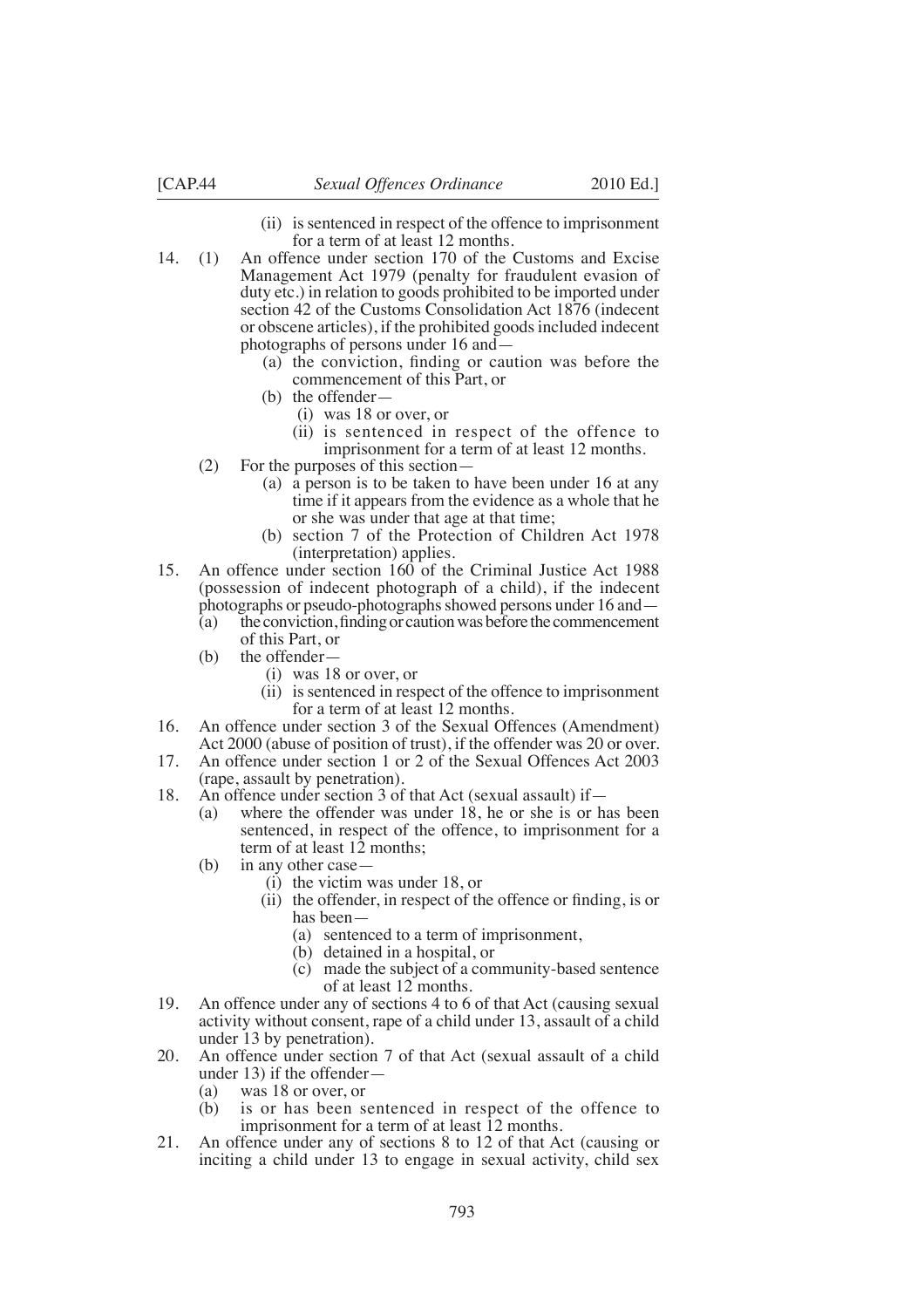offences committed by adults).

- 22. An offence under section 13 of that Act (child sex offences committed by children or young persons), if the offender is or has been sentenced, in respect of the offence, to imprisonment for a term of at least 12 months.
- 23. An offence under section 14 of that Act (arranging or facilitating the commission of a child sex offence) if the offender—
	- (a) was 18 or over, or
	- (b) is or has been sentenced, in respect of the offence, to imprisonment for a term of at least  $\overline{12}$  months.
- 24. An offence under section 15 of that Act (meeting a child following sexual grooming etc).
- 25. An offence under any of sections 16 to 19 of that Act (abuse of a position of trust) if the offender, in respect of the offence, is or has been—
	- (a) sentenced to a term of imprisonment,<br>(b) detained in a hospital, or
	- detained in a hospital, or
	- (c) made the subject of a community-based sentence of at least 12 months.
- 26. An offence under section 25 or 26 of that Act (familial child sex % offences) if the offender—<br>(a) was 18 or over, or
	- was 18 or over, or
	- (b) is or has been sentenced in respect of the offence to imprisonment for a term of at least 12 months.
- 27. An offence under any of sections 30 to 37 of that Act (offences against persons with a mental disorder impeding choice).
- 28. An offence under any of sections 38 to 41 of that Act (care workers for persons with mental disorder) if—
	- (a) where the offender was under 18, he or she is or has been sentenced in respect of the offence to imprisonment for a term of at least 12 months;
	- (b) in any other case, the offender, in respect of the offence or finding, is or has been $-$ 
		- (i) sentenced to a term of imprisonment,
		- (ii) detained in a hospital, or
		- (iii) made the subject of a community-based sentence of at least 12 months.
- 29. An offence under section 47 of that Act (paying for sexual services of a child) if the victim or (as the case may be) other party was under
	- 16, and the offender-<br>(a) was 18 or over.
	- (a) was  $18$  or over, or (b) is or has been s is or has been sentenced in respect of the offence to imprisonment for a term of at least  $12$  months.
- 30. An offence under section 48 of that Act (causing or inciting child prostitution or pornography) if the offender—
	- $(a)$  was 18 or over, or
	- (b) is or has been sentenced in respect of the offence to imprisonment for a term of at least  $\overline{12}$  months.
- 31. An offence under section 49 of that Act (controlling a child prostitute or a child involved in pornography) if the offender—
	- (a) was 18 or over, or
	- (b) is or has been sentenced in respect of the offence to imprisonment for a term of at least 12 months.
- 32. An offence under section 50 of that Act (arranging or facilitating child prostitution or pornography) if the offender—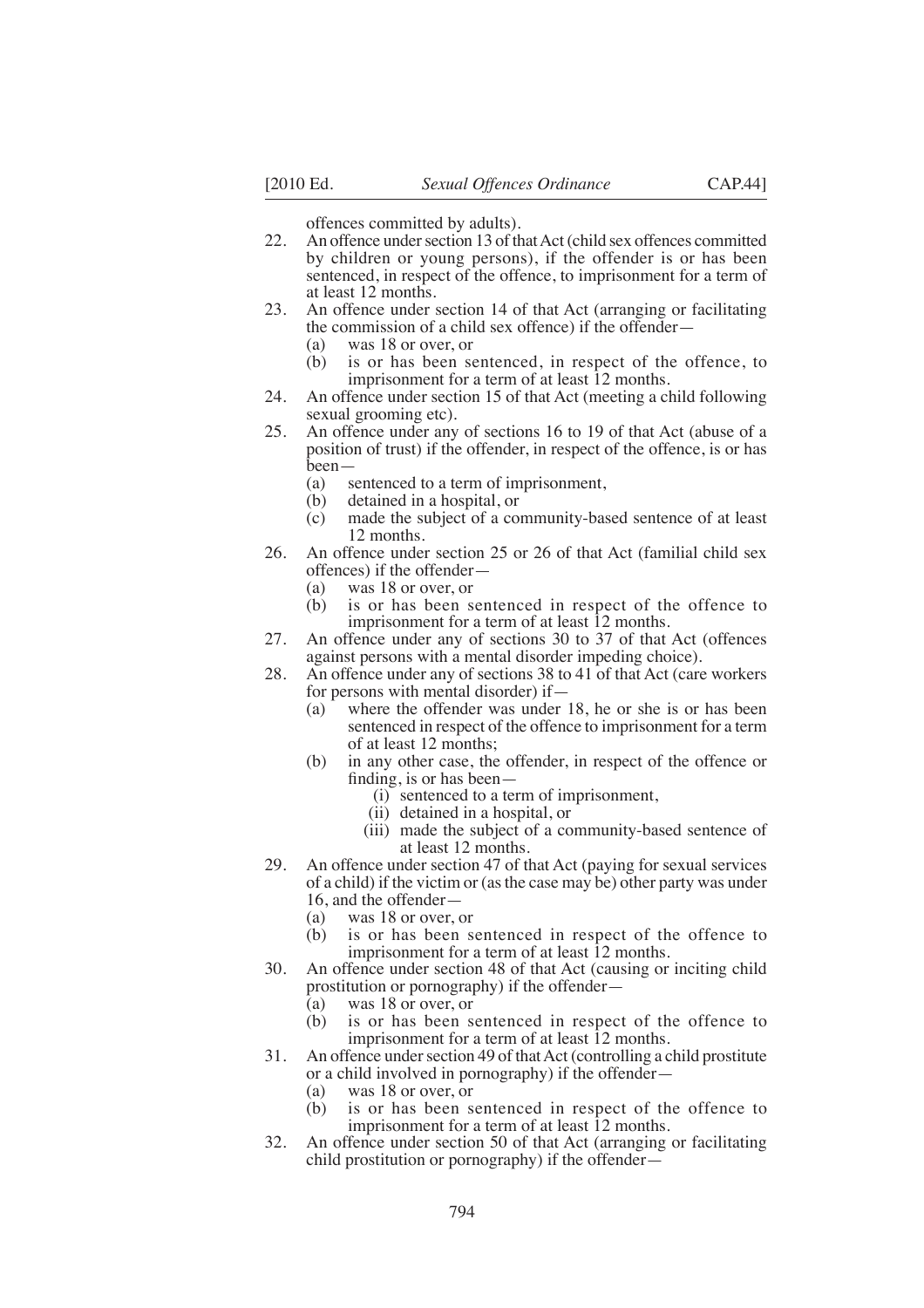- (a) was 18 or over, or<br>(b) is or has been s
- is or has been sentenced in respect of the offence to imprisonment for a term of at least  $\overline{12}$  months.
- 33. An offence under section 61 of that Act (administering a substance with intent).
- 34. An offence under section 62 or 63 of that Act (committing an offence or trespassing, with intent to commit a sexual offence) if—
	- (a) where the offender was under 18, he or she is or has been sentenced in respect of the offence to imprisonment for a term of at least 12 months;
	- (b) in any other case—
		- (i) the intended offence was an offence against a person under 18, or
		- $(ii)$  the offender, in respect of the offence or finding, is or has been—
			- (a) sentenced to a term of imprisonment,
			- (b) detained in a hospital, or
			- (c) made the subject of a community-based sentence of at least 12 months.
- 35. An offence under section 64 or 65 of that Act (sex with an adult relative) if—
	- (a) where the offender was under 18, he or she is or has been sentenced in respect of the offence to imprisonment for a term of at least 12 months;
	- (b) in any other case, the offender, in respect of the offence or finding, is or has been  $-$ 
		- (i) sentenced to a term of imprisonment, or
		- (ii) detained in a hospital.
- 36. An offence under section 66 of that Act (exposure) if—
	- (a) where the offender was under 18, he or she is or has been sentenced in respect of the offence to imprisonment for a term of at least 12 months;
	- (b) in any other case—
		- (i) the victim was under 18, or
		- $(ii)$  the offender, in respect of the offence or finding, is or has been—
			- (a) sentenced to a term of imprisonment,
			- (b) detained in a hospital, or
			- (c) made the subject of a community-based sentence of at least 12 months.
- 37. An offence under section 67 of that Act (voyeurism) if—
	- (a) where the offender was under 18, he or she is or has been sentenced in respect of the offence to imprisonment for a term of at least 12 months;
	- (b) in any other case—
		- (i) the victim was under 18, or
		- (ii) the offender, in respect of the offence or finding, is or has been—
			- (a) sentenced to a term of imprisonment,
			- (b) detained in a hospital, or
			- (c) made the subject of a community-based sentence of at least 12 months.
- 38. An offence under section 69 or 70 of that Act (intercourse with an animal, sexual penetration of a corpse) if—
	- (a) where the offender was under 18, he or she is or has been